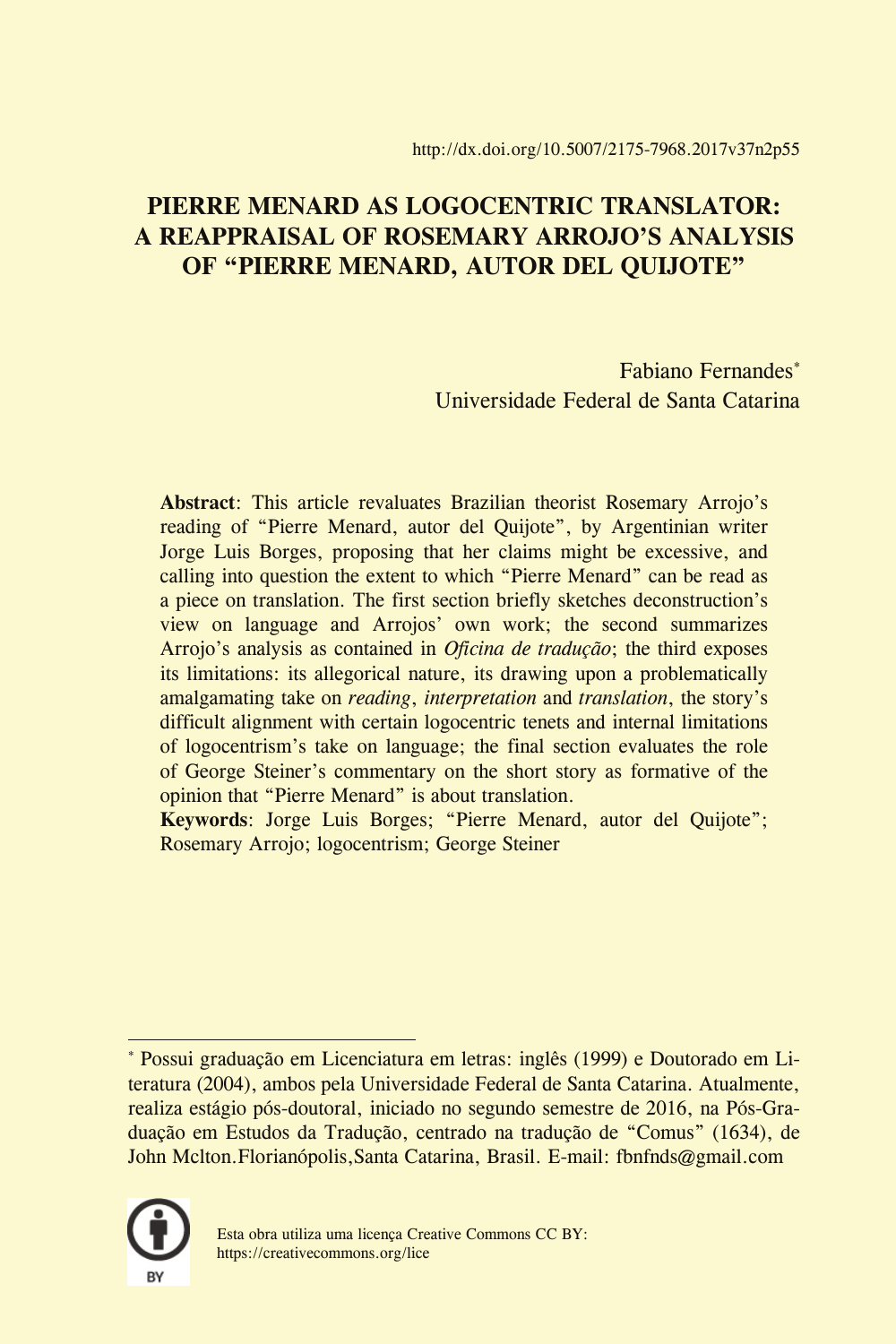# **PIERRE MENARD, TRADUTOR LOGOCÊNTRICO: UMA REAVALIAÇÃO DA ANÁLISE DE ROSEMARY ARROJO DE "PIERRE MENARD, AUTOR DEL QUIJOTE"**

**Resumo**: Este artigo reavalia a leitura feita pela teórica brasileira Rosemary Arrojo do conto "Pierre Menard, autor del Quijote", do escritor argentino Jorge Luis Borges; propõe que suas conclusões sobre o conto podem ser excessivas, e questiona até que ponto o conto pode ser lido como uma obra sobre tradução. A primeira seção esquematiza brevemente a visão da desconstrução sobre a linguagem, e o trabalho de Arrojo; a segunda resume a análise que faz Arrojo do conto, conforme aparece em seu *Oficina de tradução*; a terceira expões suas limitações: sua natureza alegórica, seu embasamento em uma problemática amálgama entre *leitura*, *interpretação* e *tradução*, as dificuldades em se alinhar o conto aos pressupostos centrais do logocentrismo e as contradições internas do logocentrismo; a seção final avalia o papel de um comentário de George Steiner para a formação da opinião de que o conto versa sobre tradução.

**Palavras-chave**: Jorge Luis Borges; "Pierre Menard, autor del Quijote"; Rosemary Arrojo; logocentrismo; George Steiner

#### **1. Translation and deconstruction: a brief overview**

Equivalence has remained a central problem for Translation Studies from before its scientific era. We may easily ascertain this by quickly glancing at two theoretical testimonies of scholars who have reviewed the various theories of translation: Antony Pym dedicates the first two chapters of his *Exploring Translations Theories* (2010, pp. 06-42) to equivalence theories; the following chapters will all deal with theories which, one way or another, endeavor to counter the concept, while, as Pym shows, holding various levels of compatibility with it. In a similar manner, Edwin Gentzler, in the penultimate chapter of his *Contemporary Translation Theories* (2nd rev. ed. 2001), claims that all theories reviewed in his previous chapters depend on some version of the concept of *equivalence*; all of them, Gentlzer says, are "unified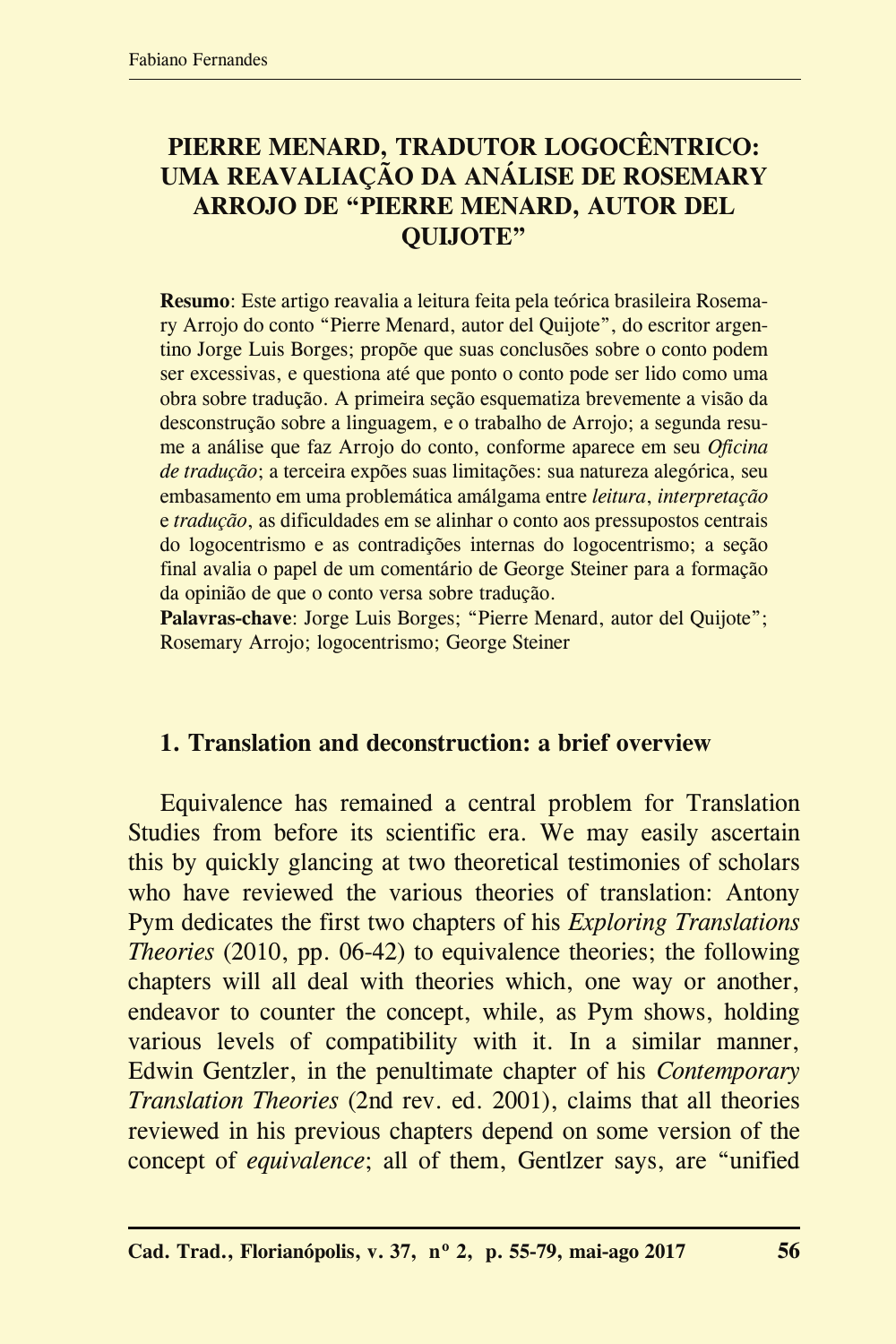by a conceptual framework that assumes original presence and a representation of it in the receiving society" (p. 145).

This take on translation—which most likely guides our everyday practices concerning production and reception of translations, and which may even justify our very need of them—draws upon a rapport between language, on the one hand, and its users and external "concrete" reality, on the other, which accepts language's descriptive power over an independent, non-linguistic world. Speakers—fully conscious subjects, and in full access and control of their mental contents—manipulate linguistic signs, the meaning of which is pre-determined by their relation to external referents (external to both signs and subject), and which help them refer to what they see, mentally manipulate what they do not see, and even make up what does not exist. Natural languages thus gain form and function by allowing a knowing subject to, more than speak of things, *know* them, while thoroughly and consciously working out their expressive potential in order to control their ambiguities and have them reach zones which their current shape cannot encompass.

The above briefly sketches the theoretical framework problematized by deconstruction. Drawing upon the likes of Nietzsche, Heidegger, Benjamin, Foucault, Freud and (not unsurprisingly) Saussure, and destabilizing concepts such as *subject*, *conscience*, *knowledge*, and *language*, as well as the relations between signifier and signified, deconstruction promotes reading practices which excavate texts in search of inconsistencies, and expose the illusion of a fully conscious knowing subject, able to reach the original essence (or *presence*, as deconstructionists would have it) which is the source of the very possibility of knowledge illusion which they call *logocentrism*.

Reflection on translation may assume a potentially disturbing role against such a framework. Contact between languages exposes that which seems to lie between or beyond the grasp of linguistic expression. Search for identity reveals *différance* which is simultaneously *distinction* and *deferment* in Derrida's coinage. According to Gentlzer, Derrida is interested in the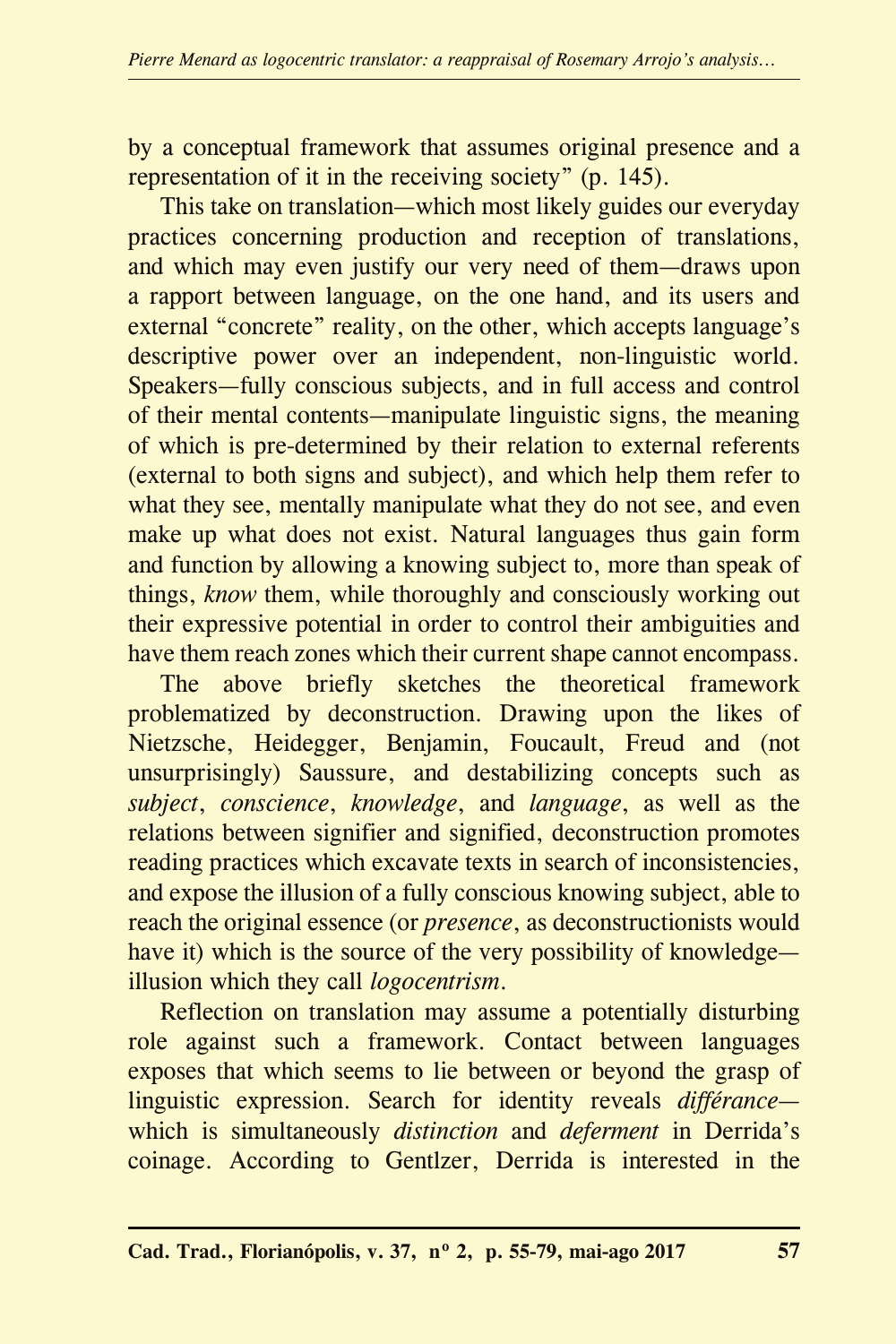process of translation, because it is during this pre-textual moment that search of equivalence takes place, and differences between languages' expressive grasp become visible (2001, p. 165); this moment enhances hope of overcoming differences, as the desire for stable semantic essence comes to the fore. The presence of this transcendental meaning vanishes, however, as translation goes from moveable process to final product: when a chain of signifiers is decided upon and fixed into place, not only differences in meaning between original and translation are fixed alongside with the signals taken as equivalents in both languages (differences which will persist, despite our best efforts to oust them), but also the very chains remain open to the possibility of further shifts, due to semantic dislocation in the arbitrary and unstable relations between signifier-signified and sign-community. Deconstruction thinks translation not as a preserver of essences, but as a source of perpetual differentiation.

In Translation Studies, Brazilian scholar Rosemary Arrojo remains a most cherished name for fostering deconstruction in her native soil by reflecting on translation. To the logocentric metaphor of translation as *substitution*/*transportation* (she has them as a single unity, despite their quite dissimilar metaphorical substrata), Arrojo prefers that of translation as *palimpsest*: an act of writing, reading and interpretation superimposed to a previous linguistic utterance, which is partially deleted in result (1886/2007, p. 23). While the first metaphor thinks translation according to its potential for functional or semantic identity and its maintenance that is, from its capacity to realize the presence of transcendental meaning—, the second emphasizes the dislocation of meaning across signifiers, and consequently the differences sanctioned in our reading, interpreting and translating practices.

One of her favorite targets is the concept of *fidelity* (momentarily, we may safely assume it as a near-synonym for *equivalence*), which is responsible not only for defining translation in reference to its original, but especially for setting the former as inferior to the latter. As she correctly points out, translators are not faithful to the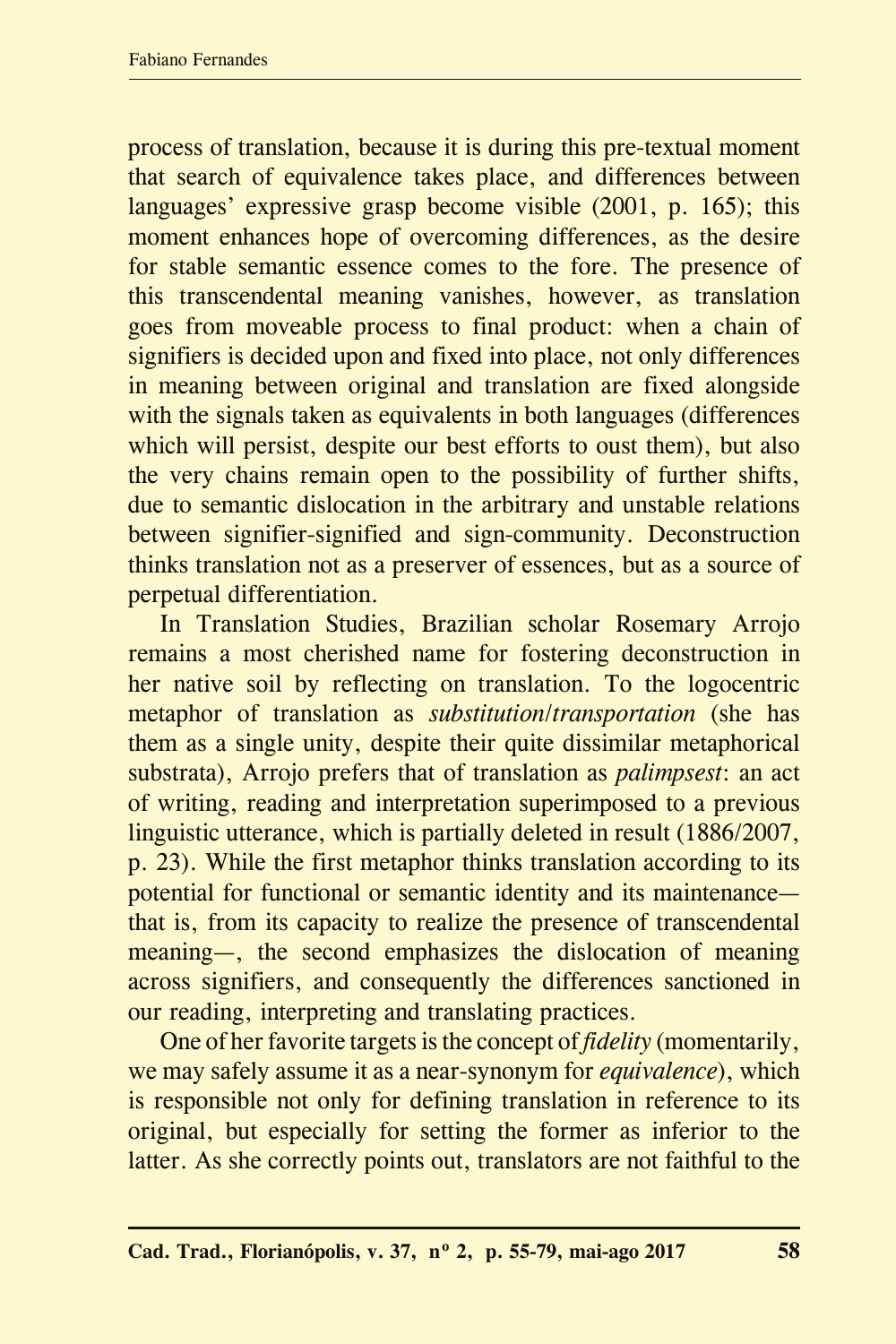texts they translate, but to their interpretations thereof, as well as their own personal views of reading and translating (1993, p. 25). When commenting the quarrel between Nelson Arscher (reviewer of *John Donne, o poeta do amor e da morte*) and Paulo Vizioli (compiler and translator of that book), Arrojo seeks to demonstrate that neither Vizioli nor Augusto de Campos (whose translation Arscher champions as superior to Vizioli's) possess the original meaning of Donne's poems; each translator works based on their own interpretation of Donne's work, and not on a supposedly original presence to which they had direct access, and which could be transposed correctly or incorrectly to Portuguese.

This 0thin a given community, which may be as small as mid-1930s Rutherford, New Jersey [p. 35] or encompass all readers of *Western Literature*)? Its symbolism (allusion to sensual pleasure or transgression)? Its intertextual value (reference to the fruit as opened or veiled reference to fruits previously mentioned in the history of Western Literature)? The meaning to be thus translated is that which the translator generates *as reader*, constructed along the process of making sense of the poem.

In the practical chapters of her *Oficina de tradução*, Arrojo explains *her* readings of the poems she had proposed for translation and the translations of which she had evaluated, in order to show awareness of the fact that her starting point is an interpretation, and to dismiss the idea that she has correctly unveiled the true meaning of a fully established and stable text (the efficiency of this gesture will be commented on below, see 3.4).

# **2. Arrojo reads "Pierre Menard, autor del Quijote"**

In her *Oficina de tradução*, and in all likelihood following a cue by George Steiner (1975/1988), Arrojo will read Argentinian writer Jorge Luis Borges' short story "Pierre Menard, autor del Quijote" (henceforth *pmaq*) as an allegory of the logocentric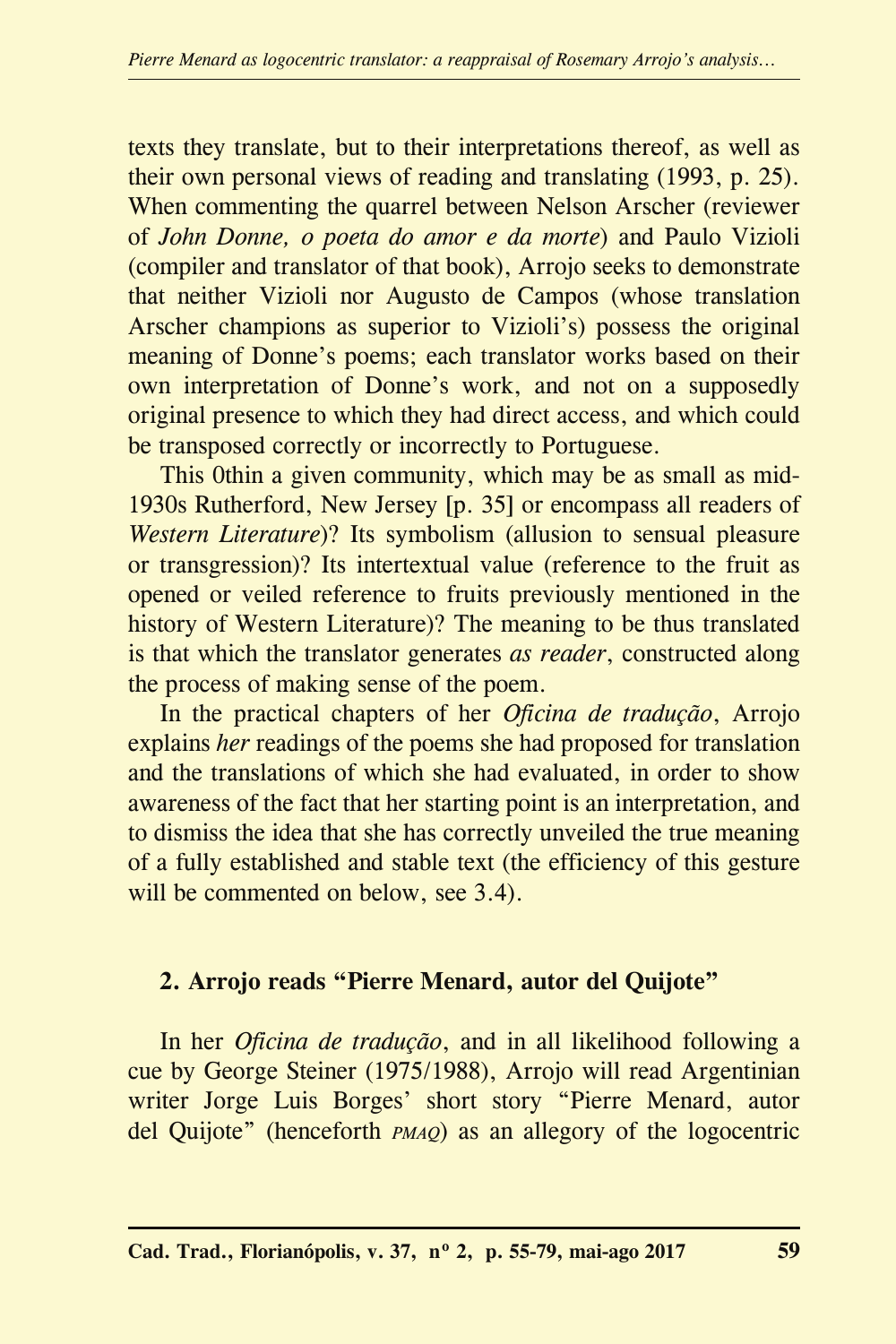view on translation, and at the same time of its overcoming. Her palimpsest metaphor was taken from Borges' story.

Her analysis of **PMAQ** can be divided in three parts: (1) an analysis of Menard's *visible work*, as described in the short story (1986/2207, pp. 14-8); (2) a description of Menard's *invisible work* (1986/2007, pp. 19-22); (3) the proposal of a new *exemplary image* for translation (1986/2007, pp. 22-4). The first two allegorize the logocentric view on language and translation; the third, based on Menard's failure, problematizes this view and proposes an alternative.

### **2.1 Menard's "complete works"**

At the beginning of pmaq, the narrator, a literary critic and personal friend of Menard's, establishes the entirety of his published and unpublished works. Arrojo states that "if we closely analyze Menard's theoretical works, we will see they have a lot in common with traditional translation theories. Menard conceives the text as an object with perfectly defined boundaries; he therefore believes it is possible to reproduce, in another language, the ideas, the style and the nature of the original text in their entirety" (1986/2007, p. 14)<sup>1</sup>.

The thinkers Menard had studied are dear to Borges, and mentioned elsewhere in his writings: René Descartes, Gottfried Wilhelm Leibniz, John Wilkins, Ramón Llull, George Boole and Bertrand Russell. Many are related to logic, that is, to the project of developing a universal, immediately intelligible language, in which signifier and signified, on the one hand, and sings and syntax, on the other, relate to one another unambiguously, thus distancing themselves from the obscurities of everyday talk. Such thinkers

<sup>1</sup> [s]e analisarmos mais detidamente seus trabalhos teóricos [os de Menard], veremos que têm muito em comum com as teorias tradicionais da tradução. Menard concebe o texto como um objeto de contornos perfeitamente determináveis, acreditando, portanto, que seja possível […] reproduzir totalmente, em outra língua, as idéias, o estilo e a natureza de um texto original. (All translations are mine.)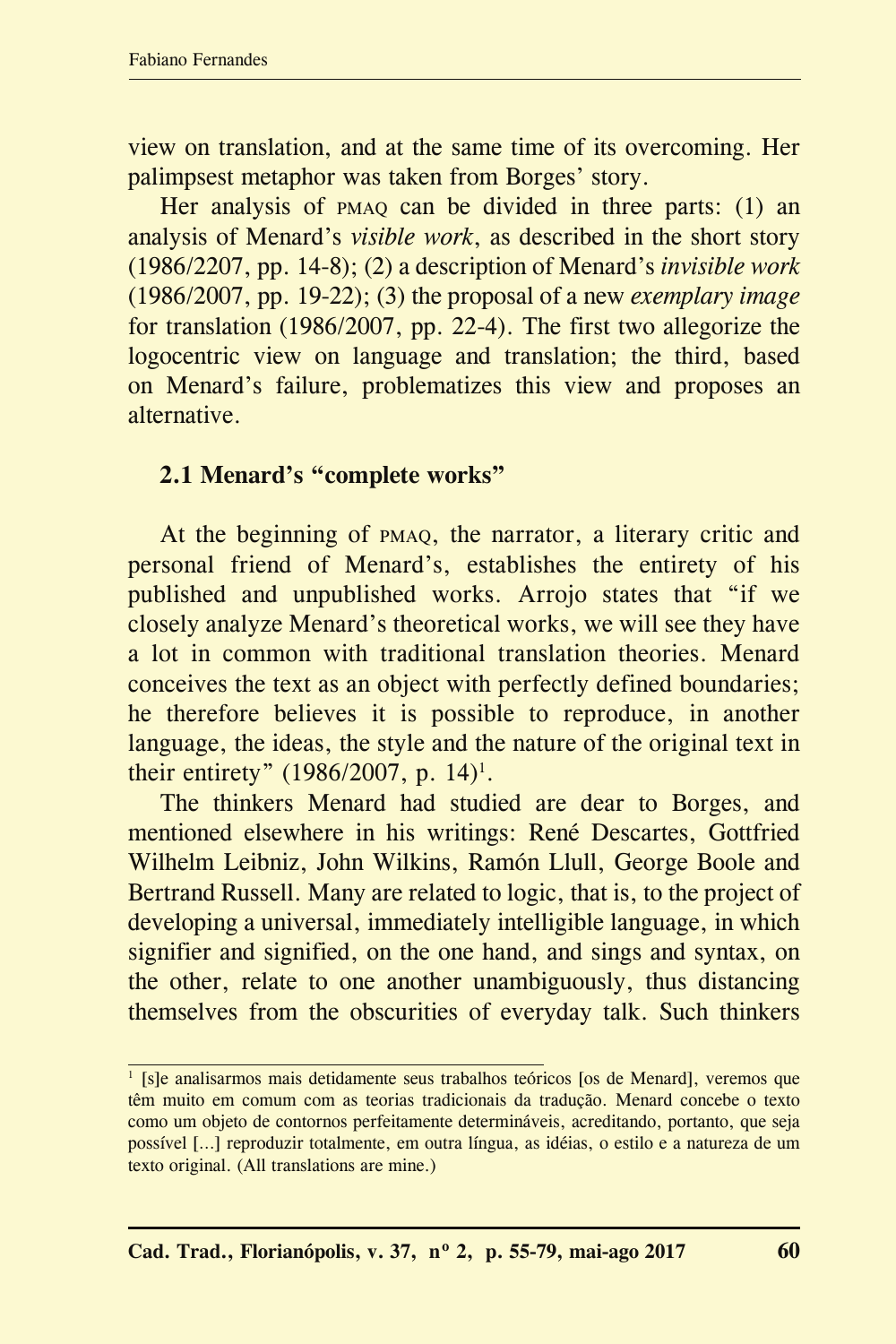endeavor to bring to completion a project in which language can be a direct expression of knowledge; symbolic language would reproduce in its internal relations the factual relations obtaining in the non-linguistic world, being thus free of intelligibility threats posed by the pragmatics of synchronicity and diachronic variation. They represent, Arrojo says, a logocentric concept of *language*, which underlies a logocentric translation project (1986/2007, p. 17).

She then moves on from logic to literature: "Menard believes literary criticism, just as translation or reading, should not 'interpret' or go beyond the original text; instead, they should trace its objective, immutable contours" (1986/2007, p. 18) <sup>2</sup> .

Finally, she demonstrates that Menard's poetry reveals the impossibility of full transfer of meaning and the stabilization of signs, due to the appearance of some "manuscript translations" (which would be a sign of their unstable character, Arrojo says) and of a sonnet published twice with variants (1986/2007, p. 18).

Among Menard's poetic writings, item "o", which Arrojo does not mention, should command our attention: "A transposition into alexandrines of Paul Valéry's *Cimetière marin* (N.R.F., Jan/1928)"  $(1996, p. 445)^3$ . Sheer transposition from 10-syllable to 12-syllable verse echoes Herbert Ashe's task in "Tlön, Uqbar, Orbis Tertius": "One afternoon, we [the narrator and Ashe] spoke of the duodecimal number system (in which *twelve* is written *10*). Ashe told me that he was just transposing I don't know which duodecimal tables into sexagesimal tables (in which *sixty* is written *10*)" (1996, p. 433)<sup>4</sup>. Both men are *transposing*—which word denotes no more than a shift in signifiers. It is, however, no metaphorical approximation

<sup>&</sup>lt;sup>2</sup> Menard [...] considera que a crítica, como a tradução ou a leitura, não deve 'interpretar' ou ir além do texto original e, sim, delimitar seus contornos objetivos e imutáveis.

<sup>3</sup> Una transposición en alejandrinos del *Cimetière marin*, de Paul Valéry (N.R.F., enero de 1928).

<sup>4</sup> Una tarde, hablamos del sistema duodecimal de numeración (en que el doce se escribe 10). Ashe dijo precisamente que estaba transladando no sé qué tablas duodecimales a sexagesimales (en las que sessenta se escribe 10).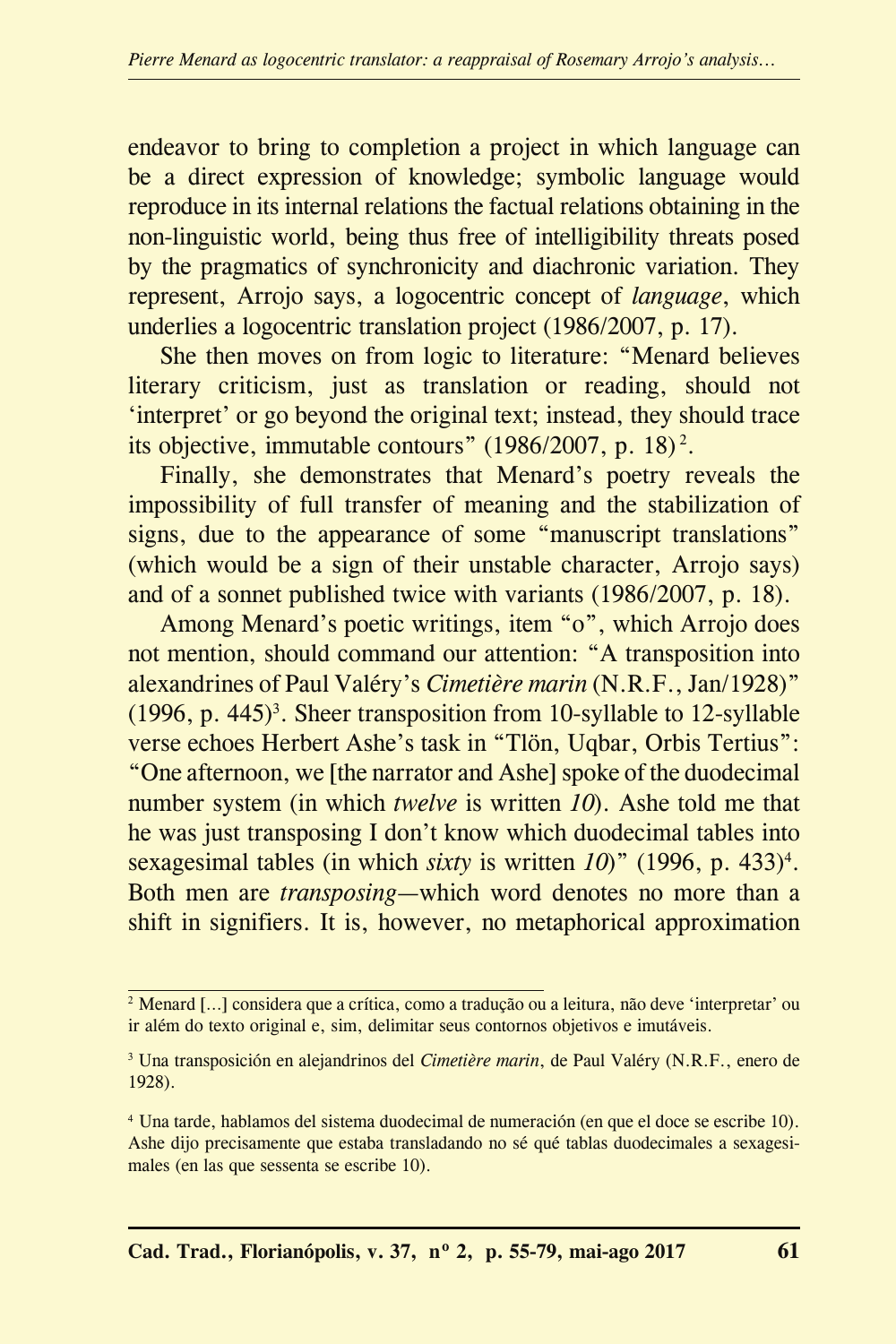to state that Ashe is *translating* between systems, which act would envisage perfect and full transference of meanings forever fixed in the original source-system. Readers of Borges may be prone to approximate Ashe's work to Menard's; this would most certainly benefit Arrojo's claims, as it strengthens the idea that Menard would not intend to affect the meaning of Valéry's poem.

#### **2.2 Menard's "invisible work"**

Menard's "impossible task" does not belong to his catalogue of published works; as is well known, he proposes to write verbatim a previously existing novel. Arrojo describes Menard's intent as follows: "Pierre Menard seeks totality: total interpretation, total control over the text, 'total identification with a given author'"  $(1986/2007, p. 19)<sup>5</sup>$ .

Arrojo believes Menard's writing project to be associated with a translation theory: "Menard's 'invisible' project reflects a theory of translation (and of reading) similar to those of Catford and Nida, since his starting point is a theory of language which sanctions the possibility of determining and delimiting the full meaning of a word, even a text, regardless of the context in which it is read or heard" (1986/2007, p. 19)<sup>6</sup>.

His "mysterious task or literally reconstructing Cervantes' spontaneous work", Arrojo claims, "can be interpreted as an *allegory* [emphasis added, more on this word below] of what is traditionally the goal of every translation: Menard imposes on himself the repetition of a foreign text, written in a foreign language, by a different author at a different time, while remaining his own self, that is, without annulling his own context

<sup>5</sup> Pierre Menard busca a totalidade: interpretação total, controle total sobre o texto, 'total identificação com um autor determinado'.

<sup>6</sup> O projeto "invisível" de Menard reflete, portanto, uma teoria da tradução (e uma teoria da leitura) semelhante à de Catford ou Nida, já que parte de uma teoria da linguagem que autoriza a possibilidade de determinar e delimitar o significado de uma palavra, ou mesmo de um texto, fora do contexto em que é lida ou ouvida. (1986/2007, p. 19.)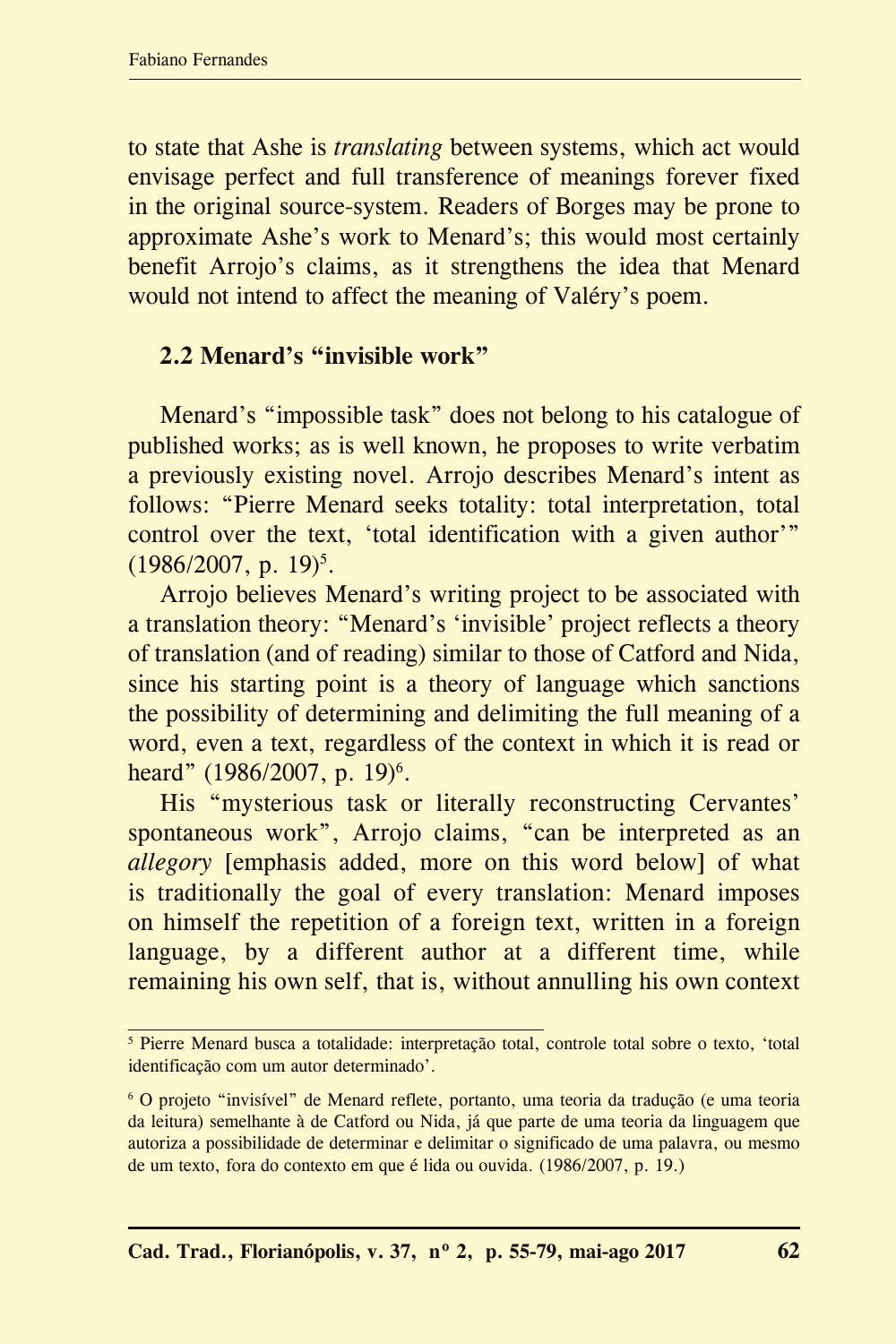and circumstances" (1986/2007, p. 20)<sup>7</sup>. Arrojo calls him a *supertranslator* (1986/2007, p. 20); however, his *supertranslation* results in failure, due to the distinct readings triggered by "original" and "translation". Ironically, by seeking to repeat Cervantes' full text, Menard demonstrates the impossibility of full repetition, precisely because the words in Cervantes' novel cannot stabilize their "original" meaning, regardless of context or interpretation (1986/2007, pp. 21-2).

## **2.3 A new "exemplary image" of translation**

Menard's failure and the narrator's critical reading—in praising Menard, he actually bore witness to the poet's lack of success prompt Arrojo to her final analytical step, when she proposes a new definition of *translation*:

Text and sign are no longer viewed as the "faithful" representation of a stable object existing outside language's endless labyrinth and begin to be viewed as a machine of potential meaning. Consequently, the exemplary image of the "original" text is no longer that of determinable, fully retrievable cargo; instead of regarding text or sign as vessels to "content" which may be placed therein and kept in control, I propose that their exemplary image is that of a *palimpsest*. Metaphorically, in our translation "workshop", a "palimpsest" is a text which vanishes, in each cultural community and at different times, in order to give place to a different writing (or interpretation, or reading, or translation) of the "same" text. Translation, as reading, ceases to be an activity protective of "original" authorial meaning to become producer of meaning; protecting meaning would be

<sup>7</sup> [O] misterioso dever de reconstruir literalmente a obra espontânea de Cervantes pode ser interpretado como uma alegoria do que tradicionalmente se pretende atingir em toda tradução: Menard se impõe a tarefa de repetir um texto estrangeiro, escrito em outra língua, por um outro autor e num outro momento, sem deixar de ser ele próximo, isto é, sem poder anular seu contexto e suas circunstâncias.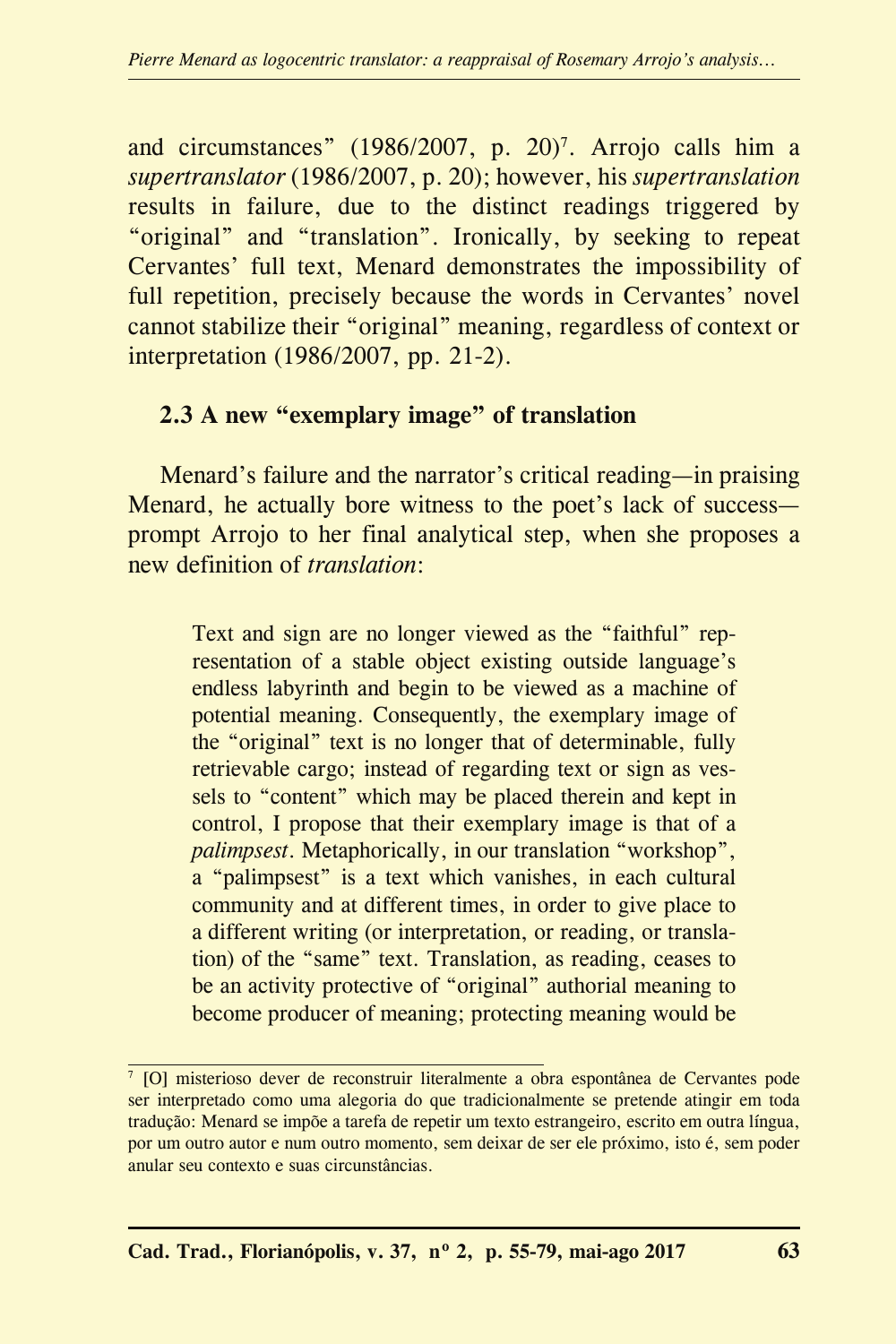impossible, as borgesian Pierre Menard has so aptly (and so contradictorily) demonstrated. (1986/2007, pp. 23-4.)<sup>8</sup>

Besides the evidently borgesian use of *labyrinth*, the very image of the *palimpsest* is borrowed from Borges' pmaq, even though Arrojo does not repeat the narrator's precise use thereof: "I ponder that it is licit to see in the 'final' *Quijote* a sort of palimpsest, in which there should appear the traces—subtle though not undecipherable of the 'previous' writing of our friend Menard" (1996, p. 450)<sup>9</sup>. The traces the narrator sees in the *Quijote* are those of Menard's authorial conscience; Arrojo is not concerned with these, but with those they superimpose and erase. Her view and the narrator's are differently focused, though not incompatible.

### **3. Limitations in Arrojo's reading**

I have so far described Arrojo's interpretation as an *allegory*; in doing so, I emphasize a word she has herself used to describe her reading. I believe the emphasis is necessary: though it is possible to think of pmaq as being about the failure of logocentric translation,

<sup>8</sup> O texto, como o signo, deixa de ser a representação "fiel" de um objeto estável que possa existir fora do labirinto infinito da linguagem e passa a ser uma máquina de significados em potencial. A imagem exemplar do texto "original" deixa de ser, portanto, a de uma seqüência de vagões que contêm uma carga determinável e totalmente resgatável. Ao invés de considerarmos o texto, ou o signo, como um receptáculo em que algum "conteúdo" possa ser depositado e mantido sob controle, proponho que sua imagem exemplar passe a ser a de um palimpsesto. […] § Metaforicamente, em nossa "oficina", o "palimpsesto" passa a ser um texto que se apaga, em cada comunidade cultural e em casa época, para dar lugar a outra escritura (ou interpretação, ou leitura, ou tradução) do "mesmo" texto. [...] § A tradução, como a leitura, deixa de ser, portanto, uma atividade que protege os significados "originais" de um autor, e assume sua condição de produtora de significados; mesmo porque protegê-los seria impossível, como tão bem (e tão contrariadamente) nos demonstrou o borgiano Pierre Menard.

<sup>9</sup> He reflexionado que es lícito ver en el *Quijote* "final" una espécie de palimpsesto, en el que deben traslucirse los rastros—tenues pero no indescifrables—de la "previa" escritura de nuestro amigo [Menard].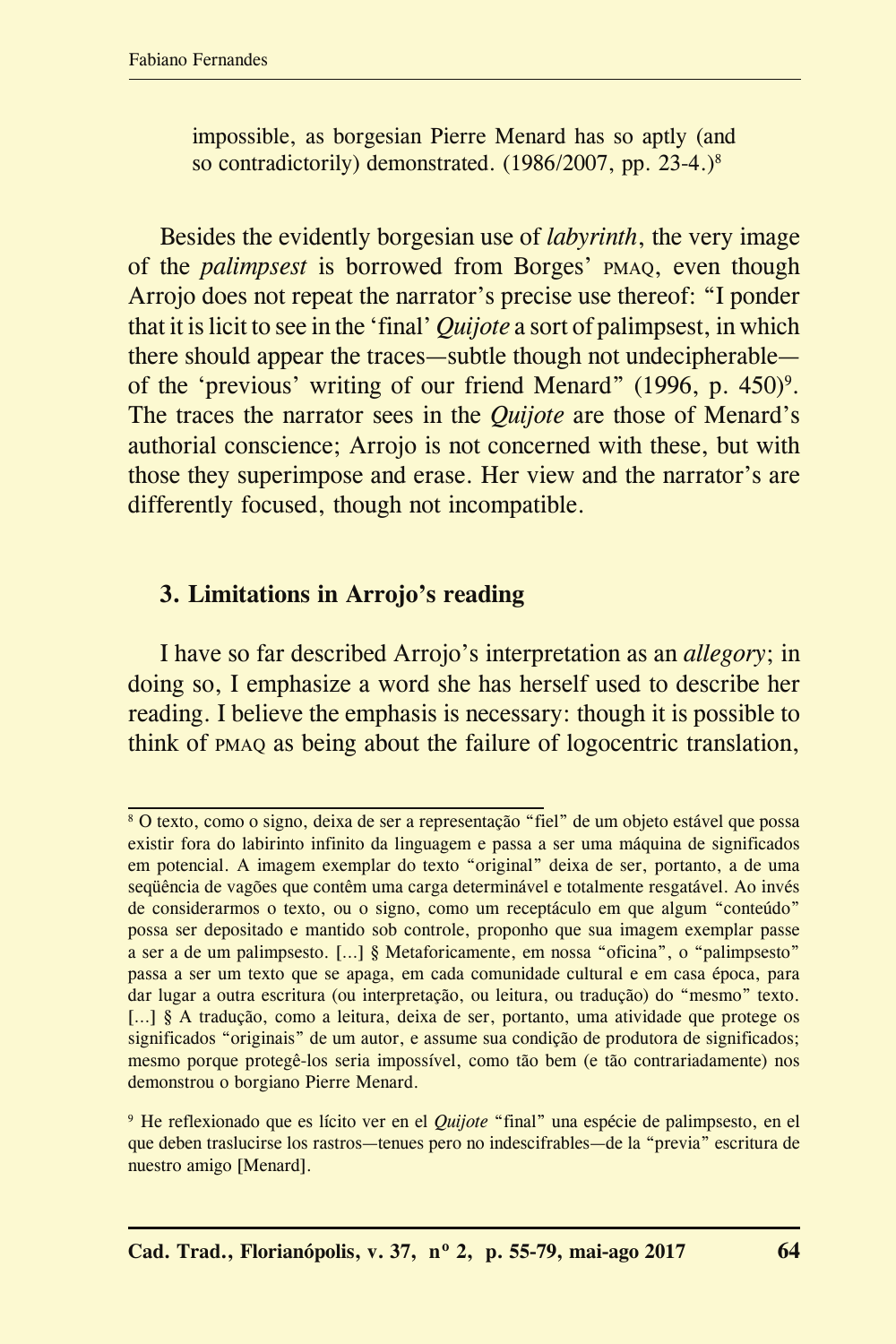we must remain aware that this critical gesture is contingent (at best) or arbitrary (at worst).

### **3.1 Allegorical reading**

Arrojo seems quite certain that pmaq *is* about translation. Despite her use of the word *allegory*, she (and others who read Borges's story in a similar key, as will be pointed later) does not always demonstrate awareness of how impactful this actually is. P<sub>MAO</sub> approaches the issue of translation (it does mention them, for example) and even flirts with the comparison between Menard's task and that of a translator, but that is not the same as making translation the full-blown central theme of the story, so as to provide sufficient support for a strong version of Arrojo's reading.

It is Menard himself (as cited by the narrator) the one to mention Cervantes' novel as an original: "it is undeniable that my problem is far more difficult than Cervantes'. My complacent precursor has not refused collaborating with chance; his immortal piece was composed *à la diable*, so to say, driven by the inertia of language and invention. I have undertaken the mysterious duty of literally reconstructing his spontaneous work. My solitary task is ruled by two polar laws: the first allows me to experiment with formal or psychological variants; the second compels me to sacrifice them to the 'original' text, and to build undisputable reasoning to justify such annihilation" (1996, p. 448)<sup>10</sup>. Arrojo overlooks this passage in her analysis. The key to her disregard might lie in the inverted comas: they hint that Menard's *Quijote* is similar to a translation of Cervantes', but it is *not* one. Undoubtedly, Cervantes' novel

<sup>&</sup>lt;sup>10</sup> es indiscutible que mi problema es harto más difícil que el de Cervantes. Mi complaciente precursor no rehusó la colaboración del azar: iba componiendo la obra inmortal un poco à la diable, llevado por inercias del lenguaje y de la invención. Yo he contraído el misterioso deber de reconstruir literalmente su obra espontánea. Mi solitario juego está gobernado por dos leyes polares. La primera me permite ensayar variantes de tipo formal o psicológico; la segunda me obliga a sacrificarlas al texto 'original' y a razonar de un modo irrefutable esa aniquilación...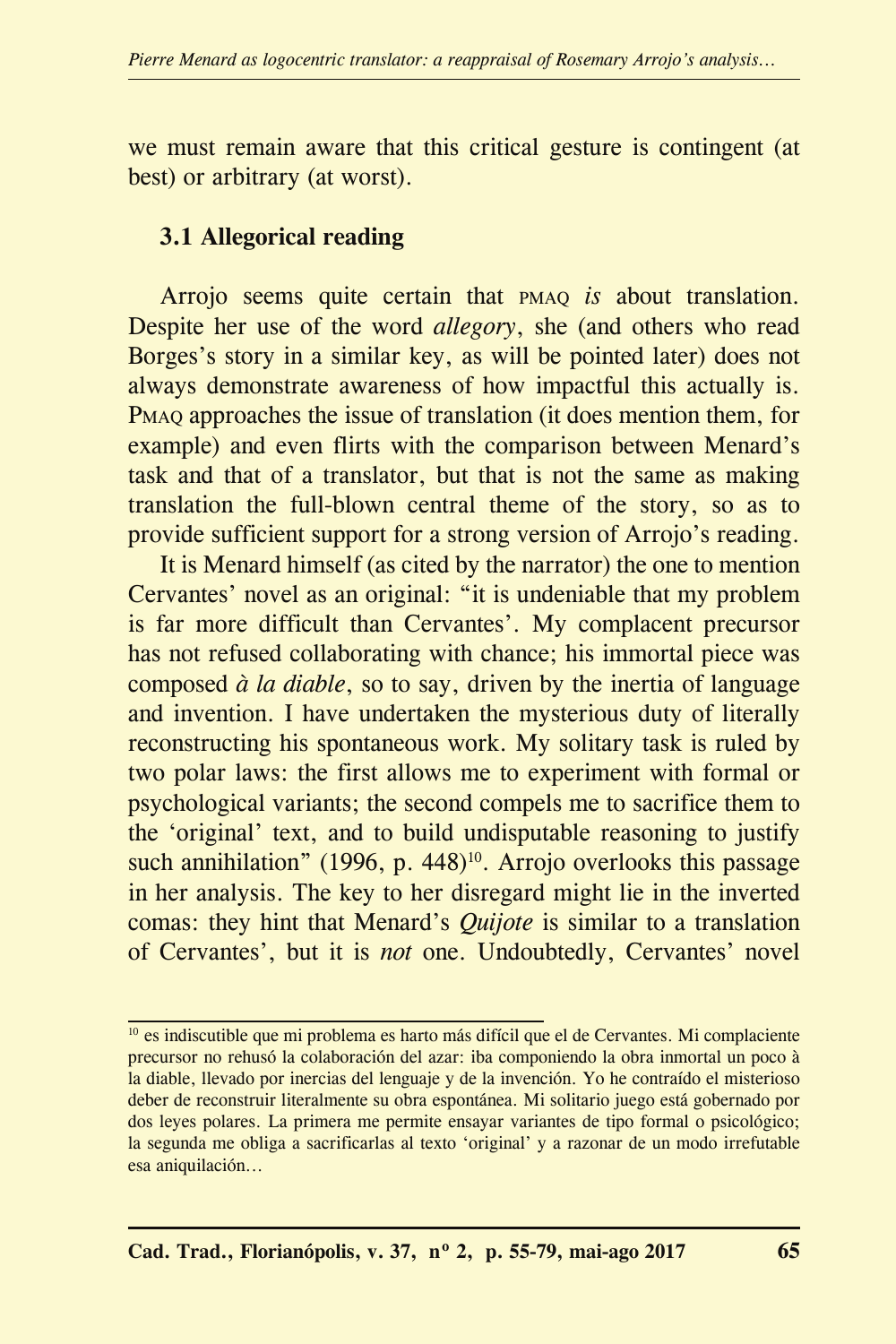and Menard's "text" bear some type of identity relation, which supports the comparison with an original-translation textual pair. However, the privileged type of intertextual relation obtaining between original and translation is not the only one possible between any textual pair; also, other elements in the story seem to cancel a strong version of this comparison:

(1) First, Menard learns Spanish and writes his *Quichotte* in Spanish: no language shift, between languages or within a single language, is outlined.

(2) Menard's explicit refusal to copy or transcribe Cervantes' novel (1996, p. 446) should imply having *no contact* with it. He claims to have read it "when I was twelve or thirteen, perhaps throughout. After that, I have closely reread a few chapters, those I shall not attempt for now. My overall memory of the *Quijote*, simplified by oblivion and indifference, may very well resemble the imprecise previous image of a book not written"  $(1996, p. 448)^{11}$ . His contact with the *Quijote* is markedly different from the careful and extensive attention translators (literary or not) must pay to their original. The textual pair of Cervantes' and Menard's *Quijote* bear an *outline-final text* relation, which is significantly distinct from the original-translation one.

Arrojo will ponder on the question of *why* Menard chose the *Quijote* for his literary enterprise (1993, pp. 91-114; 2004); we need no go over her reflections on that head, but I would like to provide a fitting explanation: Menard would have possibly kept better memory of a work he held in higher esteem; his arguably more accurate memory, if precise enough, would, indeed, amount to copying or transcribing. This explanation finds further support in his decision not to begin his *Quijote* by

<sup>&</sup>lt;sup>11</sup> a los doce o trece años, tal vez integralmente. Después he releído con atención algunos capítulos, aquellos que no intentaré por ahora. […] Mi recuerdo general de Quijote, simplificado por el olvido y la indiferencia, puede muy bien equivaler a la imprecisa imagen anterior de un libro no escrito.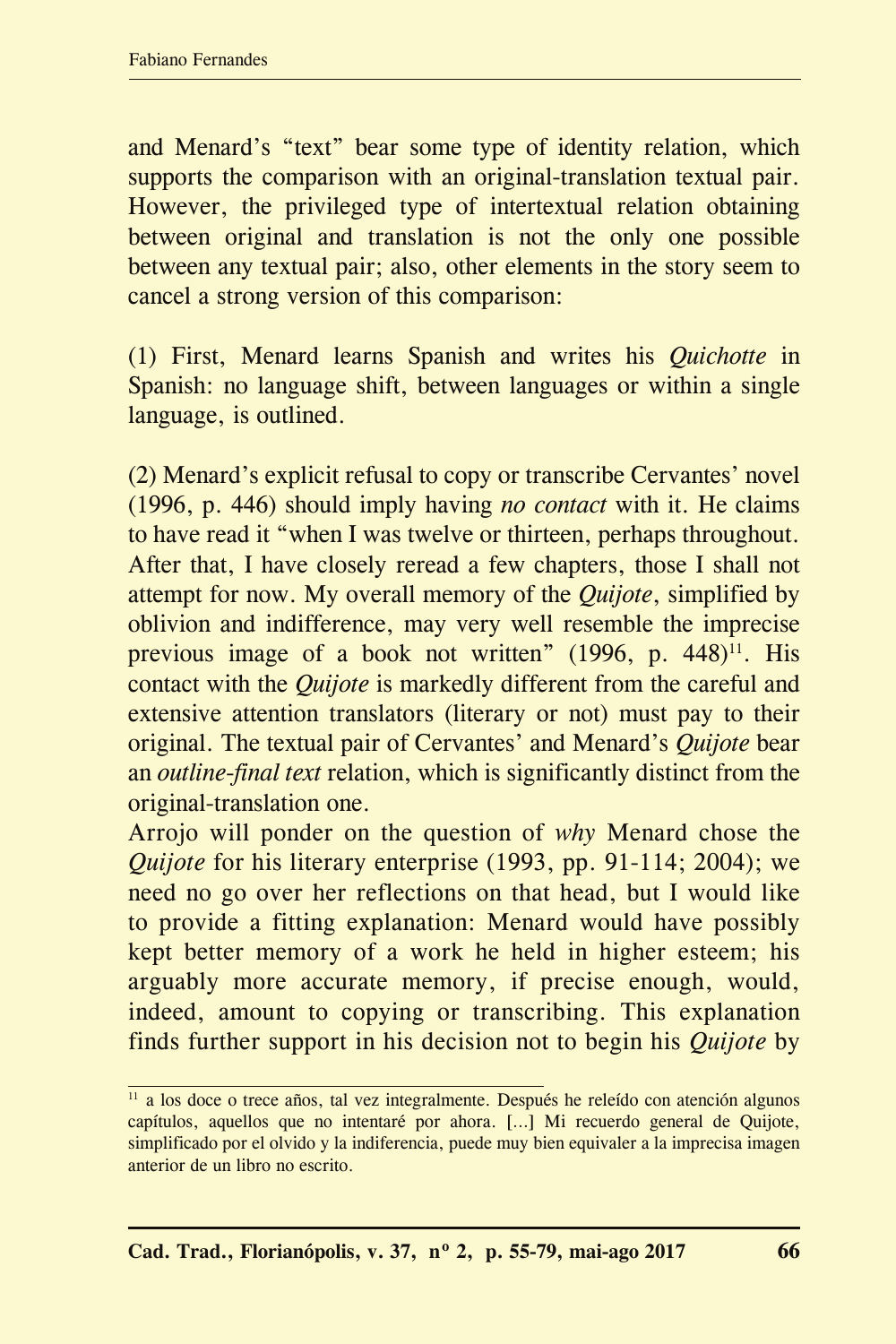those chapters he read more attentively, and of which he would probably hold better memory.

(3) Finally, other inverted comas—those in *final* and *previous*, below—bear witness to the partiality of the resemblance: "I ponder that it is licit to see in the 'final' *Quijote* a sort of palimpsest, in which there should appear the traces—subtle though not undecipherable of the 'previous' writing of our friend Menard"  $(1996, p. 450)^{12}$ . This passage alludes to reading Cervantes' novel as if it had been entirely rewritten by Menard: the novel, in Menard's project, holds the position of *target-text*; Menard's goal is not the depart from it, but to arrive at it; if boyhood memories work as *outline*, the existing finished novel functions as a sort of *answer key* against which to verify the correctness of Menard's solutions. The *answerkey* comparison is furthered by Menard's taste for logic, and by the way he reasons to bring his enterprise to term (see below, 3.3). Menard's writing process, given the above, is not strictly identical with that of a translation; his search for equivalence is not the same as a translator's, who begins from a very well-established point of departure (please note *well-established* need not mean *completely established*) to reach an initially undetermined point of rest, which progressively takes shape and is, even when considered finished, open to criticism and revision.

Arrojo's analysis is weakened by its contingent, ill-justified nature: Menard's *invisible work* is not, strictly speaking, a commentary on (logocentric) translation because Menard has no intention of translating. Some textual cues may, it is true, allow for allegoric interpretation bent on emphasizing what Menard's task and a translator's have in common—search for some type of equivalence—; Arrojo's gesture has therefore some foundation, but it cannot be said to follow necessarily from strong structural cuing in pmaq.

<sup>&</sup>lt;sup>12</sup> He reflexionado que es lícito ver en el *Quijote* "final" una espécie de palimpsesto, en el que deben traslucirse los rastros—tenues pero no indescifrables—de la "previa" escritura de nuestro amigo [Menard].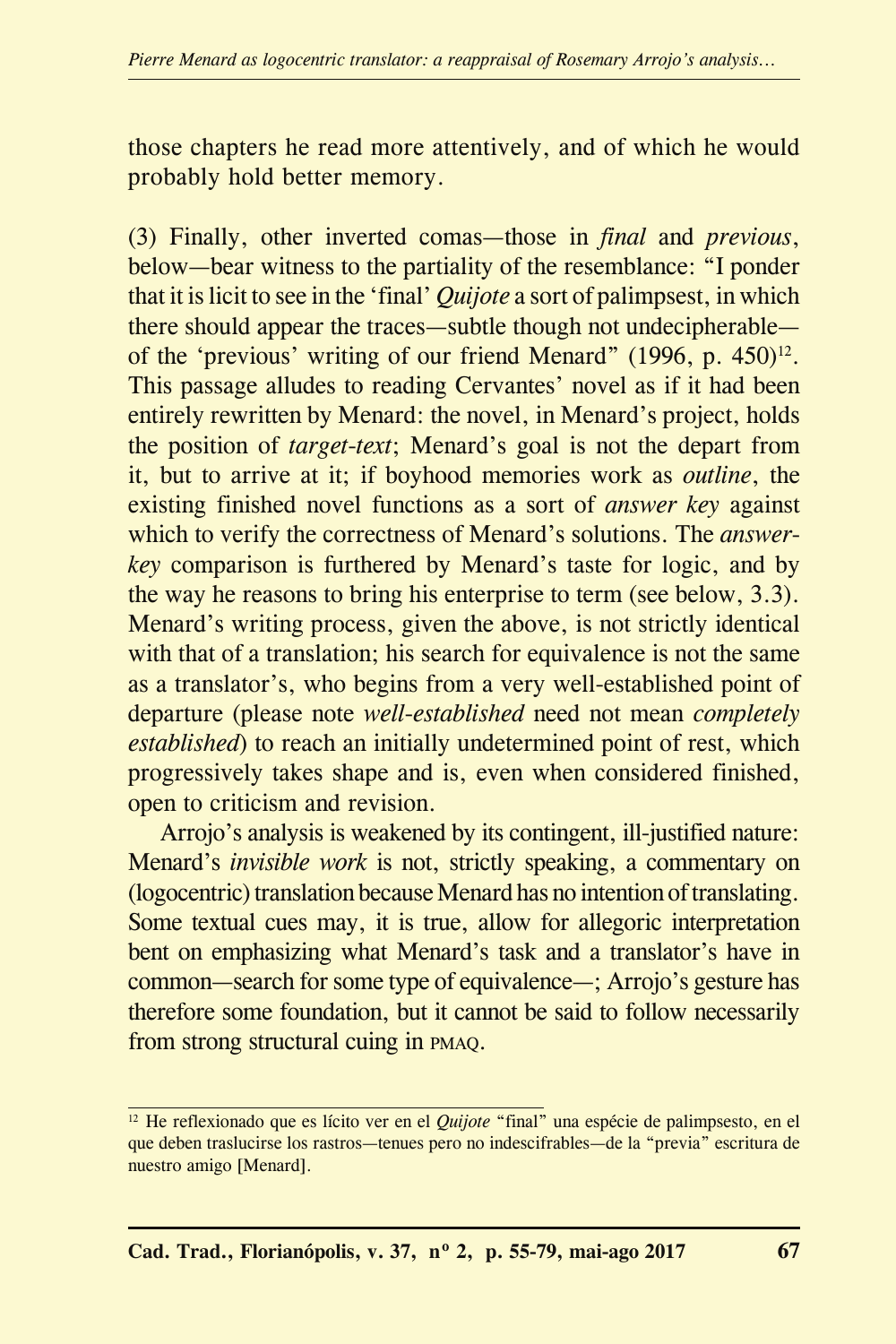## **3.2 Conceptual definitions: reading and interpretation**

What cues Arrojo's statement of a strong closeness between pmaq and translation is not so much Menard's relation to translation as his relation to *reading*. Deconstruction emphasizes difference and creativity in translation; this causes Arrojo to very strongly approximate *reading*, *interpreting* and *translating*, to the point that they become nearly indiscernible. (She will comment specifically on the logocentric take on the differences between *comprehension* and *interpretation* and its implication on logocentric translation in her article "Compreender x interpretar e a questão da tradução" [see Arrojo, 2003]).

Arrojo is not alone in approximating *translation* and *interpretation*: Eco (2007, pp. 270-6) shows that the identity between the two concepts has a history in Hermeneutics; proponents of such identity include Heidegger, Gadamer, Ricœur and Steiner. He takes pains to prove that both Pierce and Jakobson (taking the cue of his tripartite typology of translation from Pierce) did not really *mean* the two concepts should be identified; he claims Pierce uses translation as a *synecdoche* (not as a *synonym*) for *interpretation* (2007, pp. 265- 70), and Jakobson's use of Pierce's idea follows suit.

Eco agrees that every translation is *a mode of* interpretation, but believes it is undesirable to equate the two. I would agree with Eco; consequently, I believe that deconstruction, though criticizing logocentrism for devaluing translations as inferior to their originals, promotes a similar devaluing by inflating it to signify nearly every single instance of meaning production.

I would like to advance two testimonies of this inadvertent impoverishment. Nicholas Round, when describing metaphors for translation, begins his article by commenting on the reserve practice, that of using translation as a metaphor for other cognitive phenomena. He questions the relevance of such overall identification: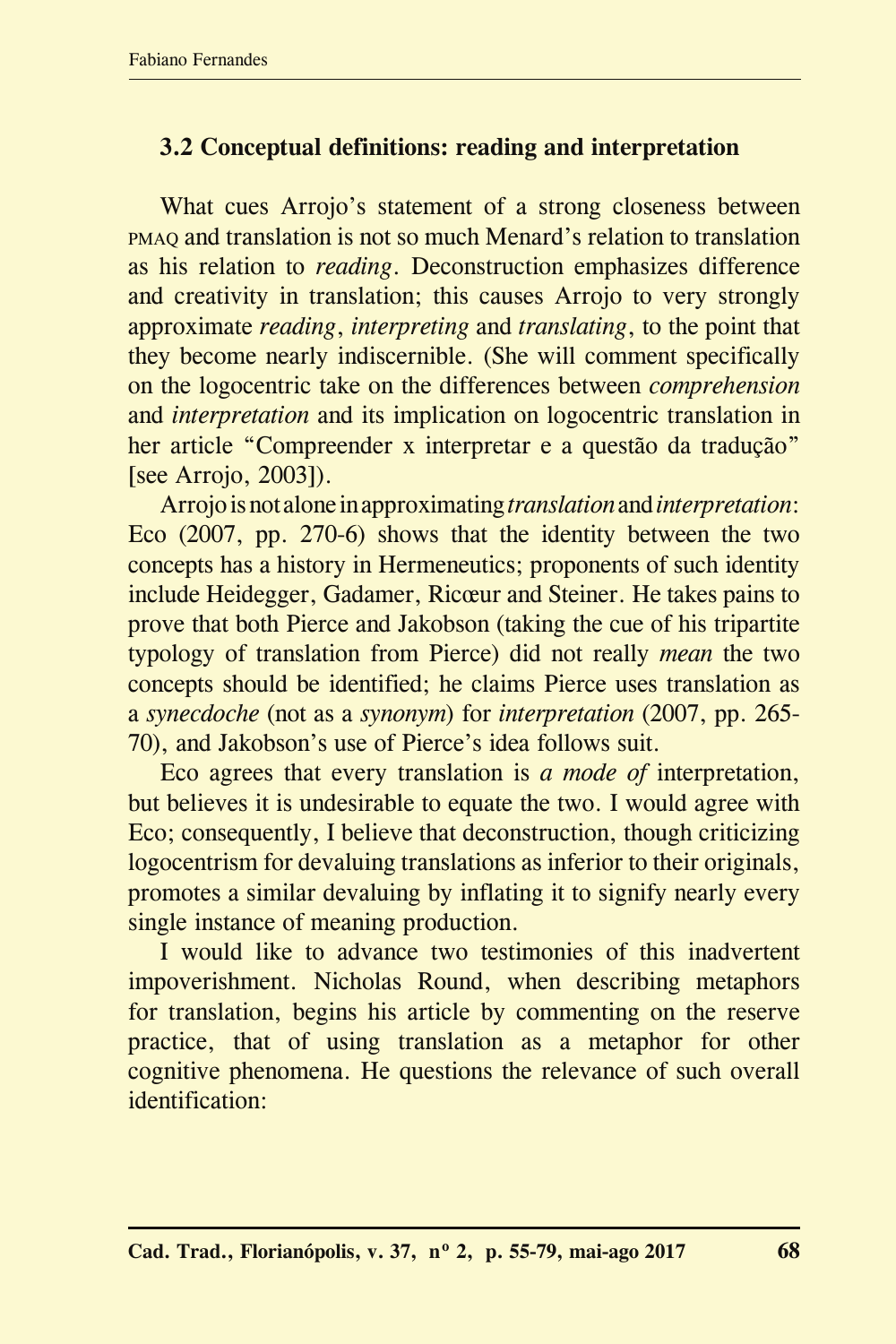The proposition that "There is something called translation, which, besides being what translators do is (more or less) what all other attempts at organizing or applying knowledge amount to" can tell us very little about translation. It reduces any notion of that undertaking to the minimal element which all those others have in common with it. About them it tells us only that one thing; so it cannot tell us much about them either. […] A temptation always exists to elevate the theoretical parts of one's own discipline into a "theory of everything". (2005, p. 48.)

In a similar vein, Alex Bühler also criticizes such generalizations for being so extensive they destroy the very possibility of adequately using a given term or studying the phenomenon it names. He is especially concerned with the words *translation* and *interpretation* and their respective concepts:

interpreting is any activity aiming at bringing about comprehension, and translating has the same aim, but normally involves a different language in which comprehension is to take place. Thus "Every translation is an interpretation" merely says that an activity aiming at comprehension is an activity aiming at comprehension. The unelaborated thesis of translation as interpretation does not convey more than its triteness. (In RICCARDI  $[ed.]$ , 2002, p. 56.)

Bühler undertakes an investigation bent on unveiling the precise relation between *interpretation* and *translation*, demonstrating the need to acknowledge that, even though instances of translation must be rightfully considered instances of interpretation, the opposite is not always acceptable.

At the end of pmaq, the narrator informs us that Menard's invisible work "has enriched the careful and rudimentary art of reading by means of a new technique: that of deliberate anachronism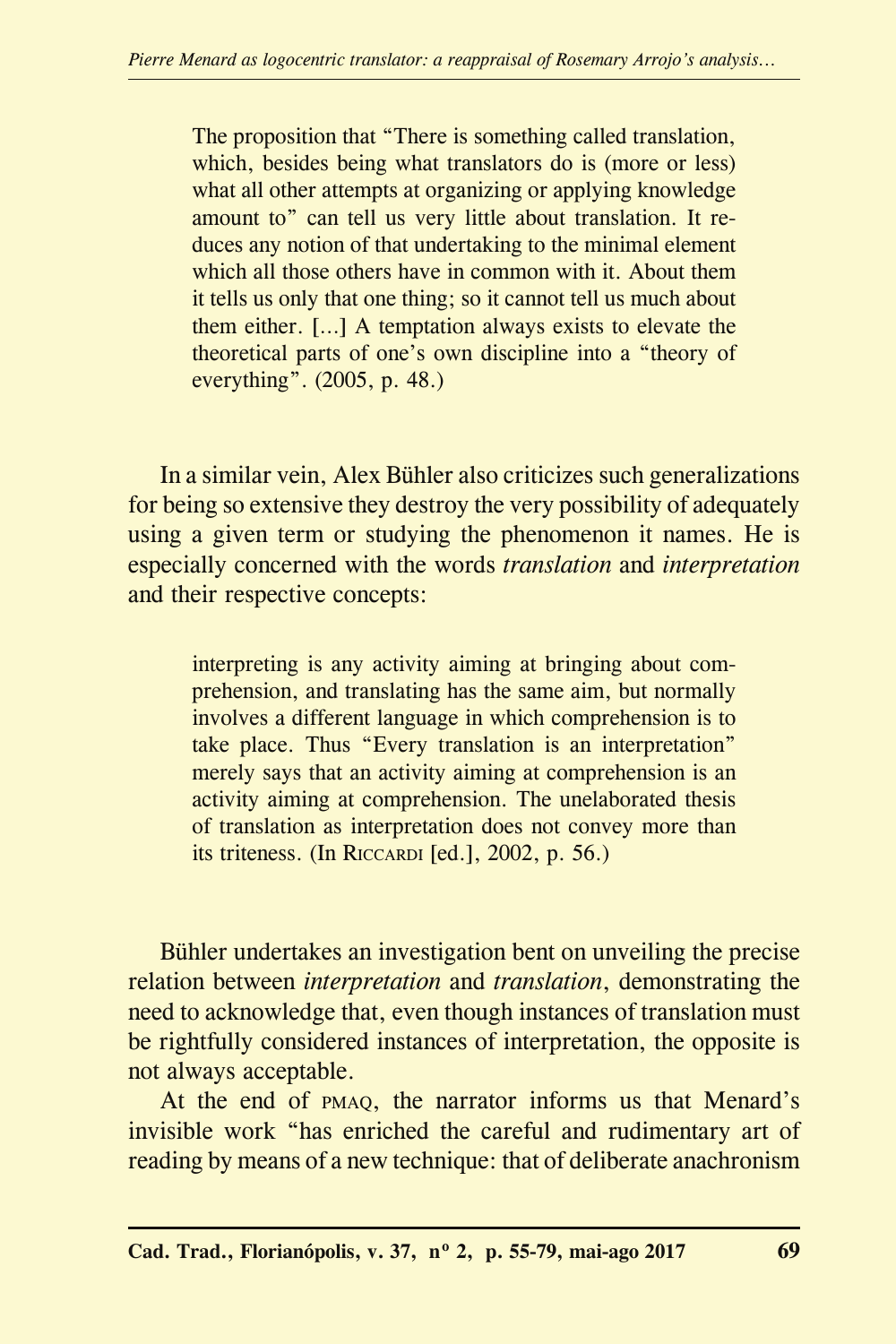and erroneous attribution" (1996, p.  $450$ <sup>13</sup>. The story thus aligns with a significant portion of Borges' work, devoted to fictionally and critically problematizing the act of reading—which Arrojo herself has aptly noted in some of her writings on this short story. But it does not follow from that that we may simply identify what pmaq terms *reading* with what Arrojo terms *translation*.

#### **3.3 Central aspects of logocentrism**

As *reading* and *interpretation* seem synonymous for Arrojo, her allegory is enriched with a new difficulty: there are no clear cues in pmaq that Menard is keen on having "total control over the text", in the sense of efficiently and permanently controlling its *meaning*. As the true source of awe in Menard's project lies in the chain of signifiers, **PMAQ** is reasonably vague when it comes to meaning.

Menard's *visible work* seems to approximate language use and criticism to formal logic; he describes his task in terms not dissimilar to a logical experiment: "My solitary task is ruled by *two polar laws*: the first allows me to experiment with *formal or psychological variants*; the second compels me to sacrifice them to the 'original' text, and to build undisputable *reasoning* to justify such annihilation" (1996, p. 448, emphases added) $14$ . He conceives his writing process as the orchestration of signs in a *necessary* order (verifiable in the finished *Quijote*, functioning as an answer-key) from minimal cues worked out by deductive reasoning; this would arguably undermine the role of meaning in his process: symbolic logic is concerned with syntactic relations between propositions, regardless of their content.

Differences in meaning between the finished and the "invisible" *Quijote* are pointed not by Menard, but by his critic. The famous

 $13$  ha enriquecido mediante una técnica nueva el arte detenido y rudimentario de la lectura: la técnica del anacronismo deliberado y de las atribuiciones erróneas.

<sup>&</sup>lt;sup>14</sup> Mi solitario juego está gobernano por dos leyes polares. La primera me permite ensayar variantes de tipo formal o psicológico; la segunda me obliga a sacrificarlas al texto 'original' y a razonar de un modo irrefutable esa aniquilación…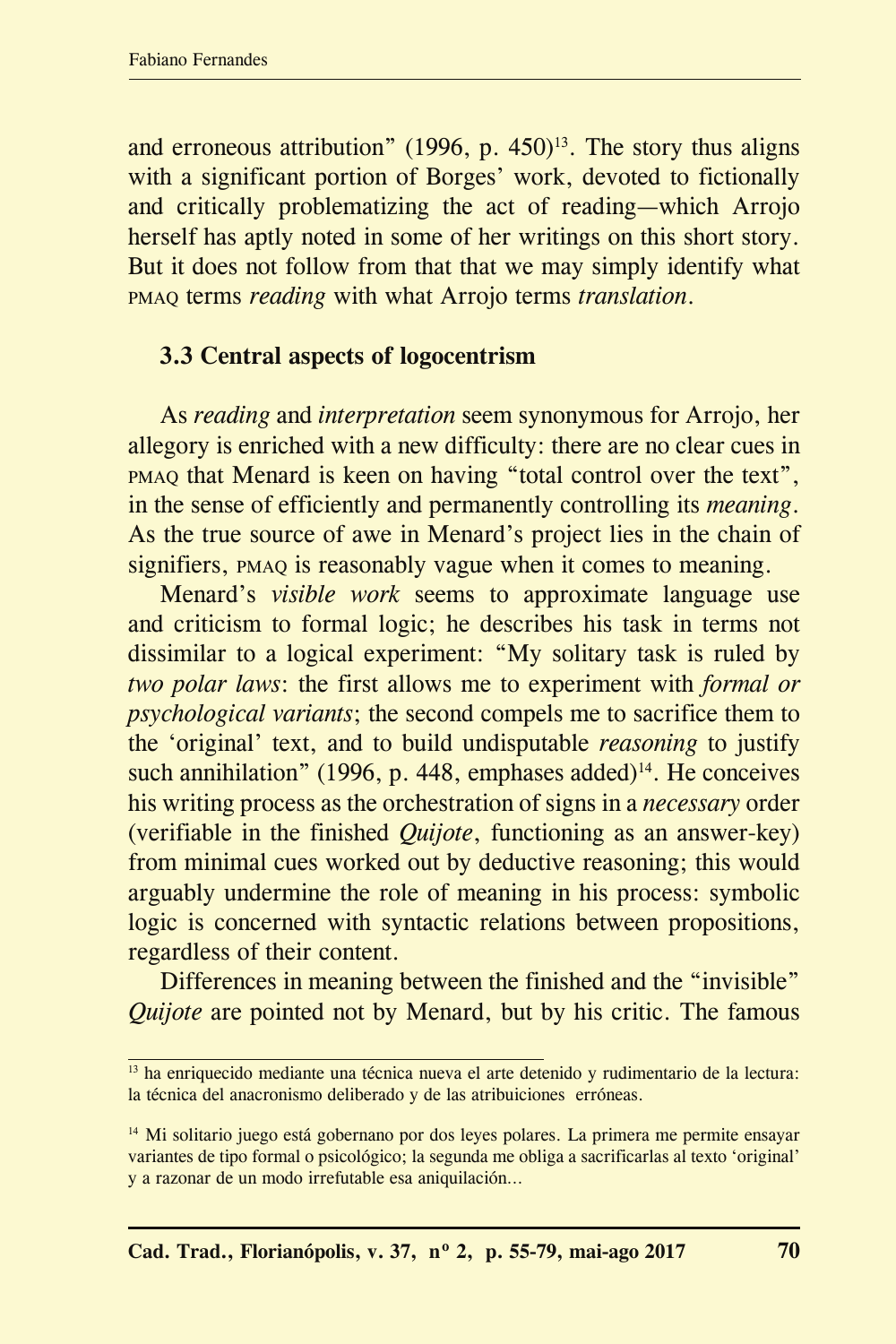comparison between two identical passages of the *Quijote* is a critical gesture, and there is more to it than one may see when one takes it too seriously (see below, 3.5). This gesture does not bear witness to Menard's failure, as Arrojo believes; on the contrary, it shows that he was successful in what he intended: faithful reconstruction of a chain of signifiers. It is my opinion that Arrojo has misunderstood Menard's failure, which is not the result of the critic's interpretation, but of two rather trivial facts: the first is that he did not finish rewriting the *Quijote*. (Actually, he may not have begun it: the narrator states Menard has destroyed his "endless drafts". Are we being invited to disbelieve their existence? See below, 3.5.) The second is that, had he done so, his novel would have generated a chain of signifiers *absolutely undistinguishable* from that of a previously existing novel, and would therefore be utterly unable to bear witness to its own existence as a separate work. (This impossibility would reinforce the role played by Menard's literary milieu: if his work is indiscernible from a canonic piece, it can only be made visible with the help of those working within his literary system. *Theirs* is the task of stating there *is* something which is invisible—hence the particular interest of the narrator. See below, 3.5.) The narrator's criticism—his differing interpretations, his comparison between passages and his simulated reading of passages Menard had not accomplished—are, in fact, part of a strategy to show Menard was at least partially successful, and to retrieve his work from utter invisibility.

I could provide here a counterargument in favor of Arrojo. Menard says: "El *Quijote* was above all a pleasant book; now it provides occasion for patriotic toasts, grammatical snobbery and obscenely rich editions. Glory is incomprehension, perhaps the worst type"  $(1996, p. 450)^{15}$ . Arrojo could have benefited from the word *incomprehension*, and stated that, for Menard, if others do not understand, it is because, for him, the *Quijote* does have

<sup>15</sup> El Quijote—dijo Menard—fue ante todo un libro agradable; ahora es una ocasión de brindis patrióticos, de soberbia gramatical, de obscenas ediciones de lujo. La gloria es una incomprensión y quizá la peor.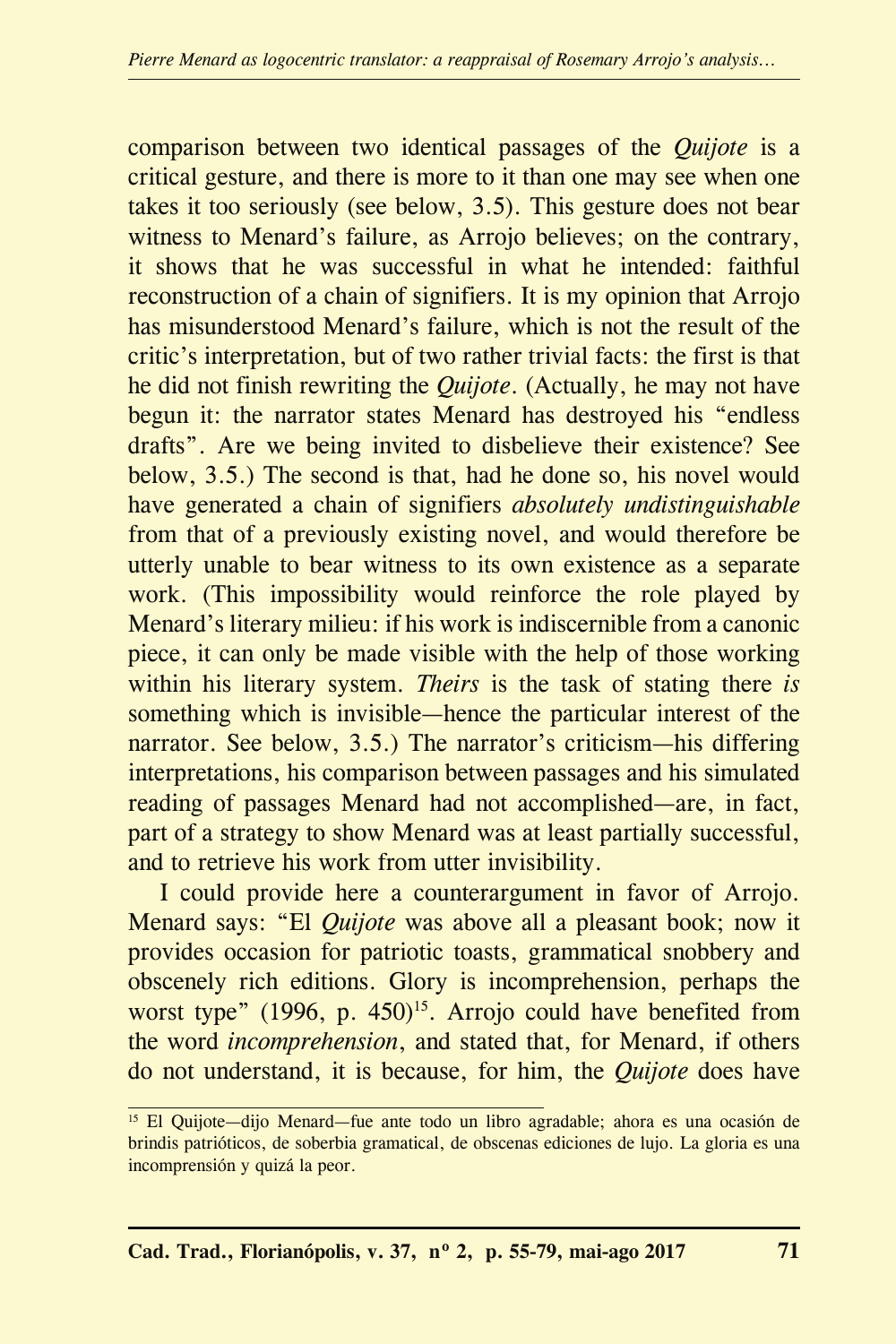a stable meaning (i.e. to be a pleasant book) which others do not apprehend, but he does. Still, Menard seems here to realize that (much to his dismay, perhaps) the *Quijote* has, indeed, changed over the centuries; it would be therefore difficult to state that he believed in its immutability. He recognizes the possibility of interpretive shifts, and may not deem it incompatible with his project.

It may also be argued against the thesis of a desire for "total control of meaning" that, even though Menard's project bears resemblance to a combinational view on language in the fashion of Ramón Llull, there is no need to infer that his project wished or saw as necessary to eliminate lack of control over language and meaning, nor does it mean he was not aware of it. All theorists to whom Menard alludes must have been fully aware of the ambiguities of language use. There is oversimplifying exaggeration in supposing that Menard would ignore these problems precisely as he tried to overcome them. The theories of language, reading and translation Arrojo dismissingly calls *logocentric* are not incompatible with a certain degree of instability, and consequently neither would a project based on them.

### **3.4 Internal contradictions of logocentrism**

Lack of central aspects of logocentrism in Menard's project is allied with limitations in Arrojo's description of what *logocentric translation* would be. In an article dedicated to Arrojo, Brazilian critic and translator Paulo Henriques Britto seeks to demonstrate that deconstruction "saws the very branch upon which it sits" (2001, p.  $46$ <sup>16</sup>; for him, her analysis shows a fundamental inconsistency in deconstruction, which underlies what may be its most serious flaw: as deconstruction aims to be a critique of Western knowledge and its presuppositions, it is not a truly productive theory; when it stops problematizing and endeavors to take a more positive role—e.g. the very act of *writing* a text—, it must tacitly assume some of the presuppositions about language and translation it explicitly condemns.

<sup>&</sup>lt;sup>16</sup> cerra o próprio galho em que está sentada.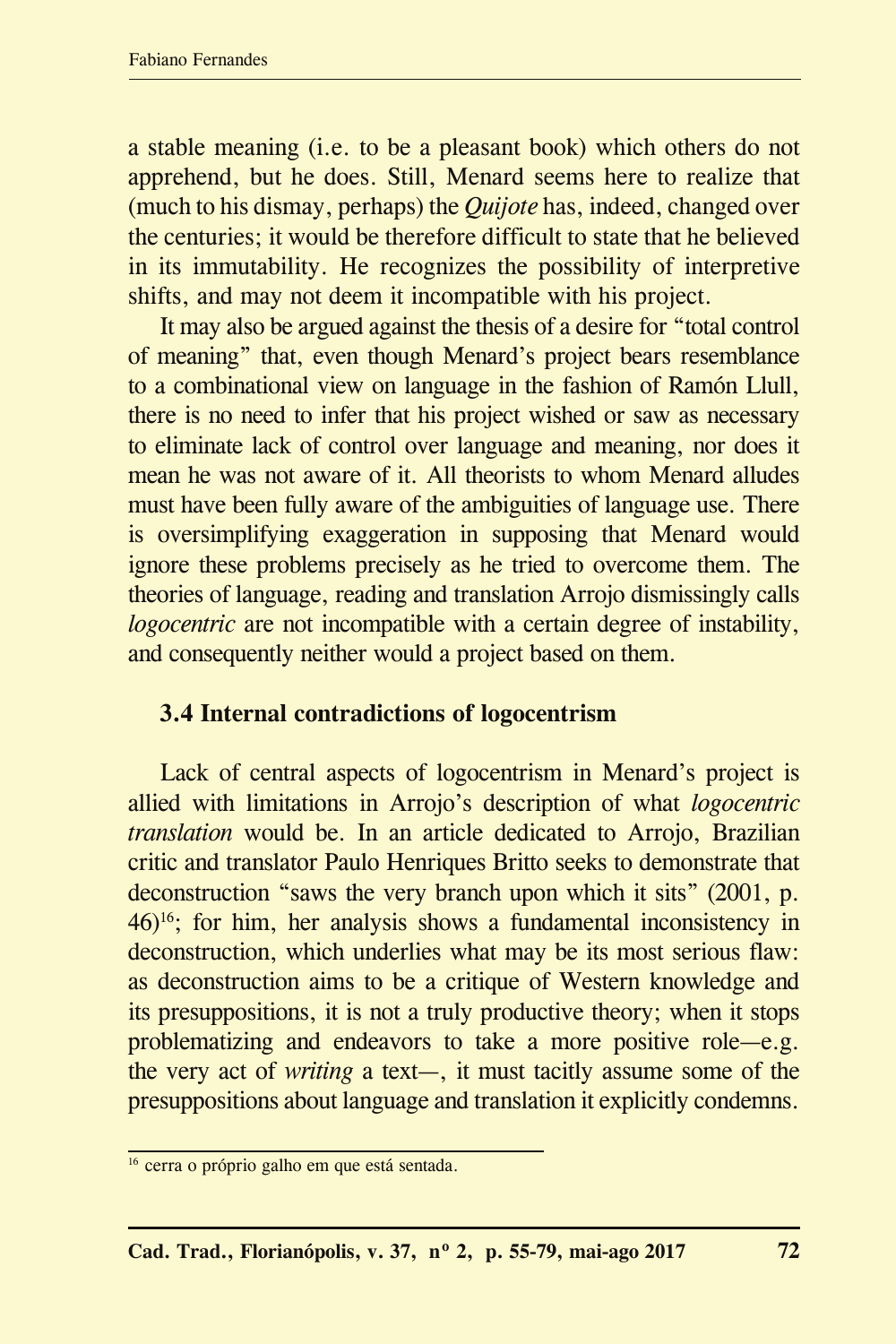In its section concerned with translation criticism and practice, Arrojo's *translation workshop* draws back on schemes very similar to those employed in any equivalence-based translatortraining program. Though she was careful to single her reading/ interpretation of her model-poems as *hers* (i.e. not universally true, not complete and final), due to lack of any description, real or hypothetic, of how translators *themselves* conceived of poetry, translation and of the poems they translated, her interpretation is still held up against poem and original in the position of *tertium comparationis*, from which translational accuracy or correction may be judged, and alternatives sought. Her workshop cannot but encompass some version of *equivalence*, as Gentlzer had affirmed of other translation theories. As Britto points out, the very acts of translating and citing translations (and she goes as far as citing *indirect* translations, Britto notes) imply "logocentric" ideas about reading, writing, and translation, without which writing would be impossible (2001, pp. 42-4).

Deconstruction thus ignores the practical potential and the intuitive strength of the concepts it rejects, and fails to notice that it seems to fundamentally depend on them to be spelled out as a theory. In the case of Arrojo's workshop, her allegorical reading of pmaq shows this: equivalence is not only the basis for allegorical constructions; it also demands it to the highest level. Components of any allegorical piece must bear as precise a relation to those of the allegorized extract from reality as possible; the closer the relation, the stronger the allegorical impact. It is not surprising, then, that criticism of Arrojo's interpretation was developed by taking perceived flaws in correspondence into account.

# **3.5 Pierre Menard's literary milieu and its impact on his "invisible work"**

I hinted earlier that Menard's dealings with the *Quijote* might have been taken too seriously. Let us expand on this idea.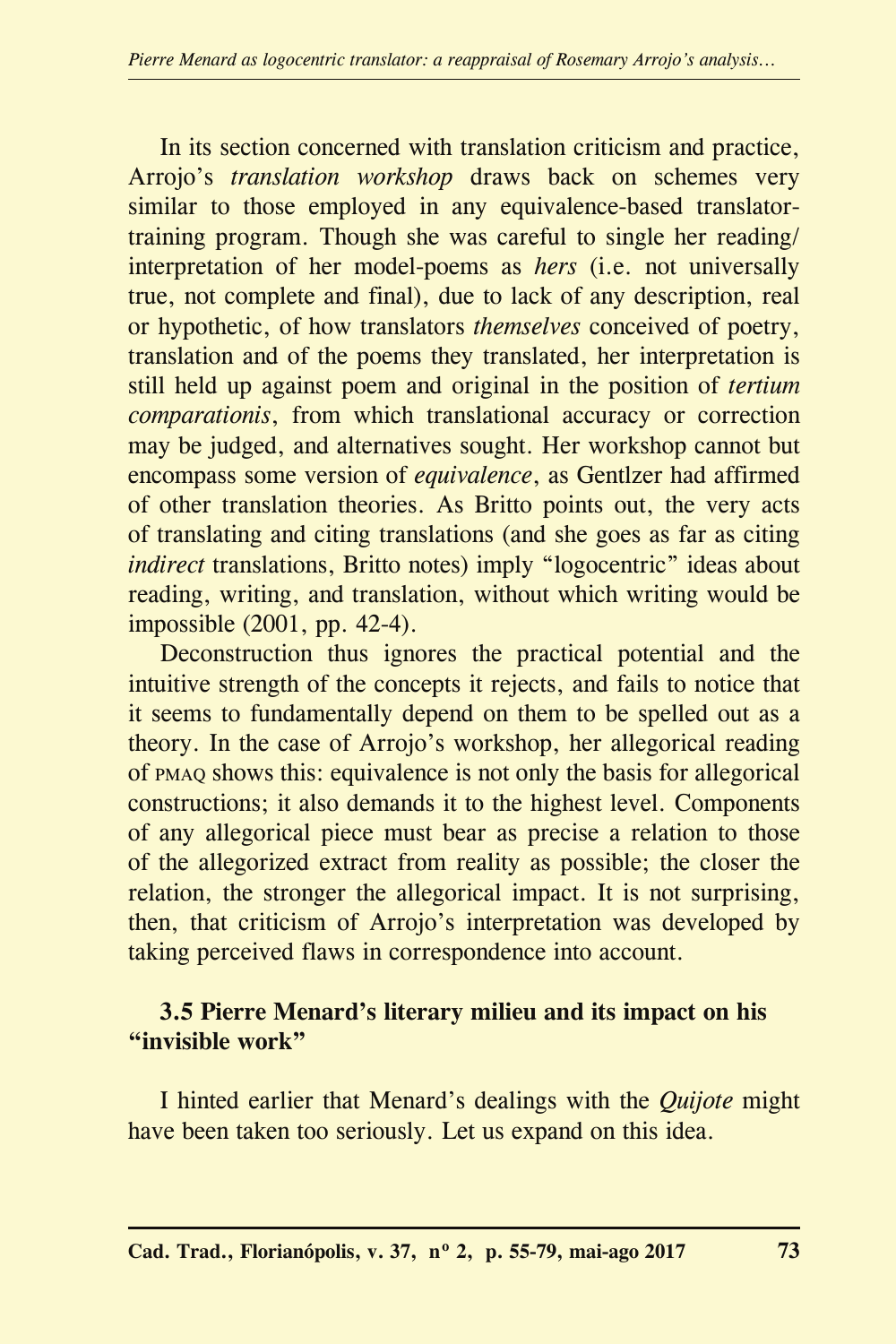For starters, a careful reading of the story should be suspicious of the narrator's good intentions. Critics seem to have overlooked the fact that it is not Menard himself who describes his work. pmaq is also a story about an apparently mediocre literary environment, the members of which exhume the memory of a late minor poet, in order to establish themselves against one another. The most recurring reminder of this is the tense relation between the narrator and another critic of Menard's work, Madame Henri Bachelier; he seems many times intent on countering or belittling her: *his* list of Menard's "complete works" corrects *hers*, by excluding an item she had (with no good reason, according to him) included; he also excludes from his own list Menard's works somehow related to her; close to the end of the story, he accuses her of plagiarism. Also, just as Menard might have depended on the favor of the decadent nobility he praised in portraits and poems, the narrator uses the "authority" of such figures (to whom he pays compliments) to strengthen his own: his authority therefore circularly depends on that of people he himself authorizes. If we take this background into consideration, his critical reading of Menard's *Quijote* as differing (and even surpassing) Cervantes' cannot be rigorously taken as a true perception of differences; his is not a disinterested reading.

Humor also seems to play an unrecognized role in the composition of the story. Failure to critically take humor into account may result in describing Menard's *invisible work* more earnestly than we might be warranted to. I find it honestly surprising that a critic as refined as George Steiner, for instance, would seem to take at face value the assertion that Menard gave up "being" Cervantes because it was "too easy".

Oddities notwithstanding, towards the end something akin to a bitter nihilism sets in: Menard "had resolved to be ahead of the vanity which awaits man's pains; he undertook a most complex enterprise, which was futile from the get-go"  $(1996, p. 450)^{17}$ .

 $\frac{17}{17}$  [r]esolvió adelantarse a la vanidad que aguarda todas las fatigas del hombre; acometió una empresa complejísima y de antemano fútil.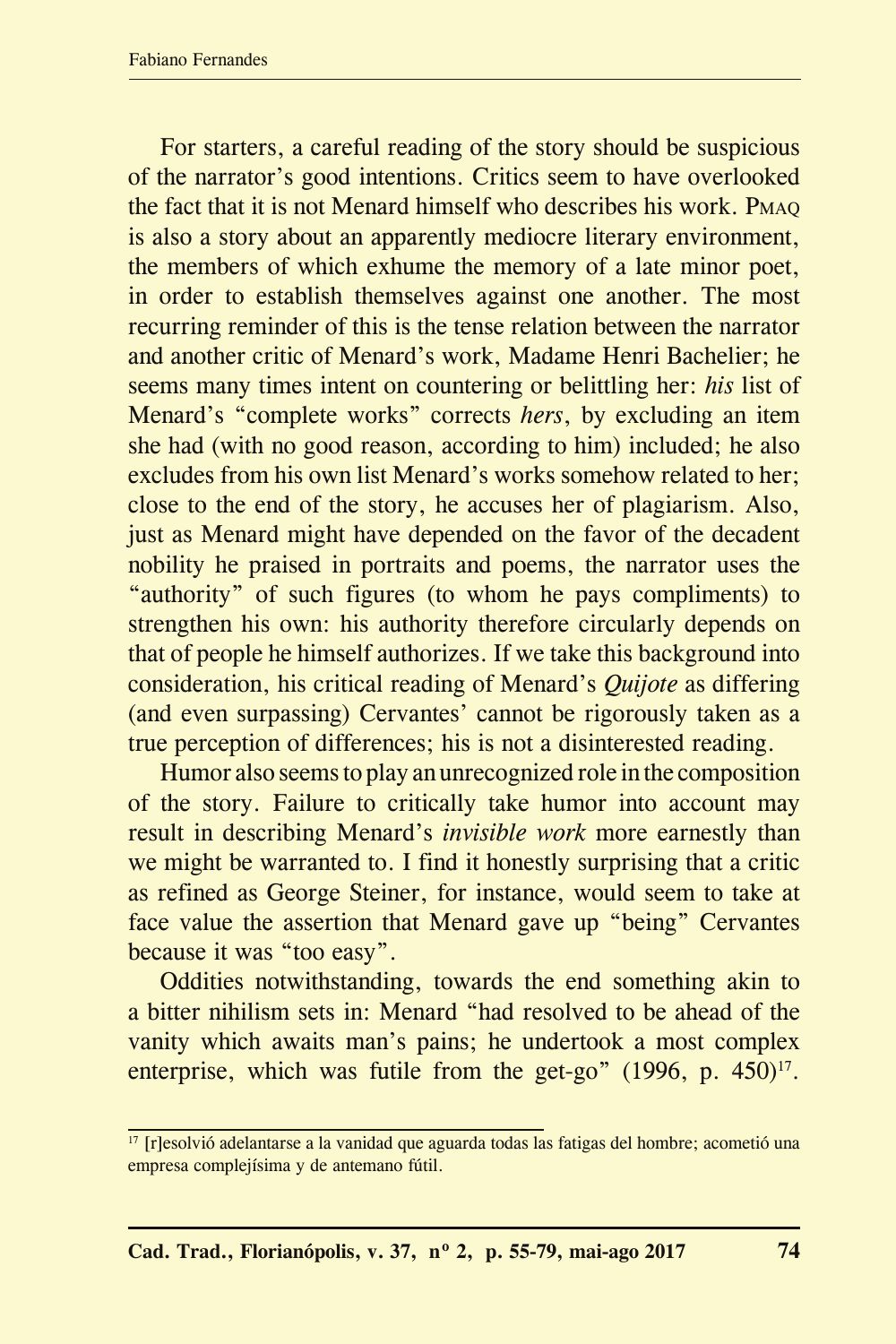This seems to shed new light on Menard's supposed work: he was aware of the ridicule of the task; it may reflect his bitterness against the futility of his literary environment. His "invisible work" might not be a truly serious enterprise, but a mock-project, resulting of frustrated expectations of literary grandeur in a world devoted to favor and competing adulation.

These aspects of the story—usually ignored by the translationcentered criticism which fashioned it as a philosophical treatise on hermeneutics, and ignored its eminently *fictional* character should blur our understanding of just how seriously one should take Menard's strange enterprise.

## **4. Conclusion**

I have tried to demonstrate so far that Arrojo's reading of pmaq has limitations related to its level of textual justification, its adaptation to a logocentric critique of language and to internal contradictions of deconstruction itself. I should like to conclude by demonstrating that the view on pmaq as being about translation is not universal.

It was said earlier that Arrojo took her cue from George Steiner; her aforementioned compliment to the short story—it "offers, in few pages, one of the fullest, most brilliant commentaries ever written on the mechanisms of language and its implications for a theory of translation and of literature" (1986/2007, pp. 13-4) <sup>18</sup>—echoes a similar compliment paid by Steiner, with which he begins his commentary on pmaq: "Arguably, 'Pierre Menard, Author of the Quijote' (1939) is the most acute, most concentrated commentary anyone has offered on the business of translation. What studies of translation there are, including this book, could, in Borges's style, be termed a commentary on his commentary" (1975/1998, p.

<sup>&</sup>lt;sup>18</sup> [Pmaq] oferece, em suas poucas páginas, um dos comentários mais brilhantes e mais completos que já se escreveu sobre os mecanismos da linguagem e suas implicações para uma teoria da tradução e para uma teoria da literatura.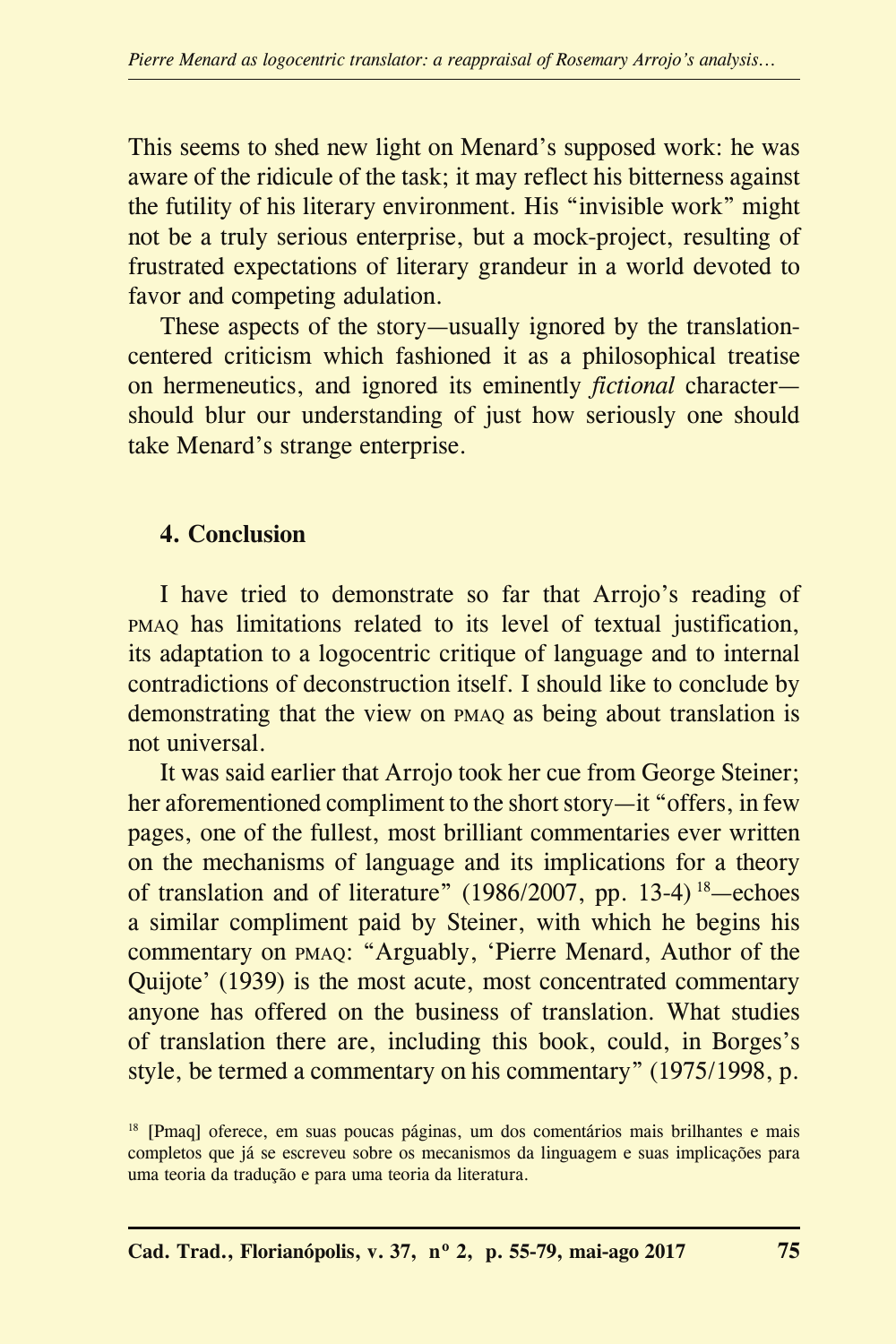73). Arrojo's perception of a desire for "total interpretation, total control over the text" on the part of Menard also echoes Steiner, when he mentions "Pierre Menard's [...] task of total translation" (1975/1998 p. 74). Finally, her three-part analysis is dictated not only by the story's structure, but also by Steiner's commentary, which begins by Menard's bibliography (1975/1998, p. 73), moving on to his "invisible work" (1975/1998, pp. 74-5). Arrojo, therefore, seems to remain very close to Steiner in her opinion concerning the importance of pmaq for translation theory.

In all likelihood, it was Steiner who first proposed this seemingly lasting opinion, which still finds echoes beyond Arrojo's most recent work (2004, in which Steiner's above cited compliment is explicitly cited [p. 32]): see, for example, Kristal (2002), which not only alludes to pmaq in its title, but cites Steiner's above cited compliment (p. xiii); see also Waisman (2005), which, once again, praises pmaq by echoing Steiner's praise (p. 13), and begins with the self-same epigraph from "Las versiones homéricas" used by Steiner in *After Babel*<sup>19</sup> *.*

Steiner's statement that pmaq is a commentary on the task of the translator does not seem to have had universal acceptance, however. I find at least one important counter-example: in 1996, Anne-Marie Louis published an article on Borges and translation, in which she explicitly cites Steiner and his compliment to pmaq. Her criticism of Steiner, however, is very clear: *"After Babel: Aspects of Language and Translation* by George Steiner takes up the first sentence from 'Las versions homéricas' among its epigraphs. Meanwhile, *After Babel* makes \**no reference to Borges' writings on translation*, not even an allusion to the one which supplied it with an epigraph" (1996, pp. 289-90, \*emphasis added) $^{20}$ . Louis

<sup>&</sup>lt;sup>19</sup> I thank Marc Charron for bringing Waisman's book to my attention.

<sup>20</sup> *After Babel: Aspects of Language and Translation* de George Steiner […] reprend la première phrase de « Las versiones homéricas » parmi lés épigraphes […]. Cependant, *After Babel* ne contient aucune référence aux écrits de Borges sur la traduction, même pas une allusion au texte d'où est extraite l'épigraphe.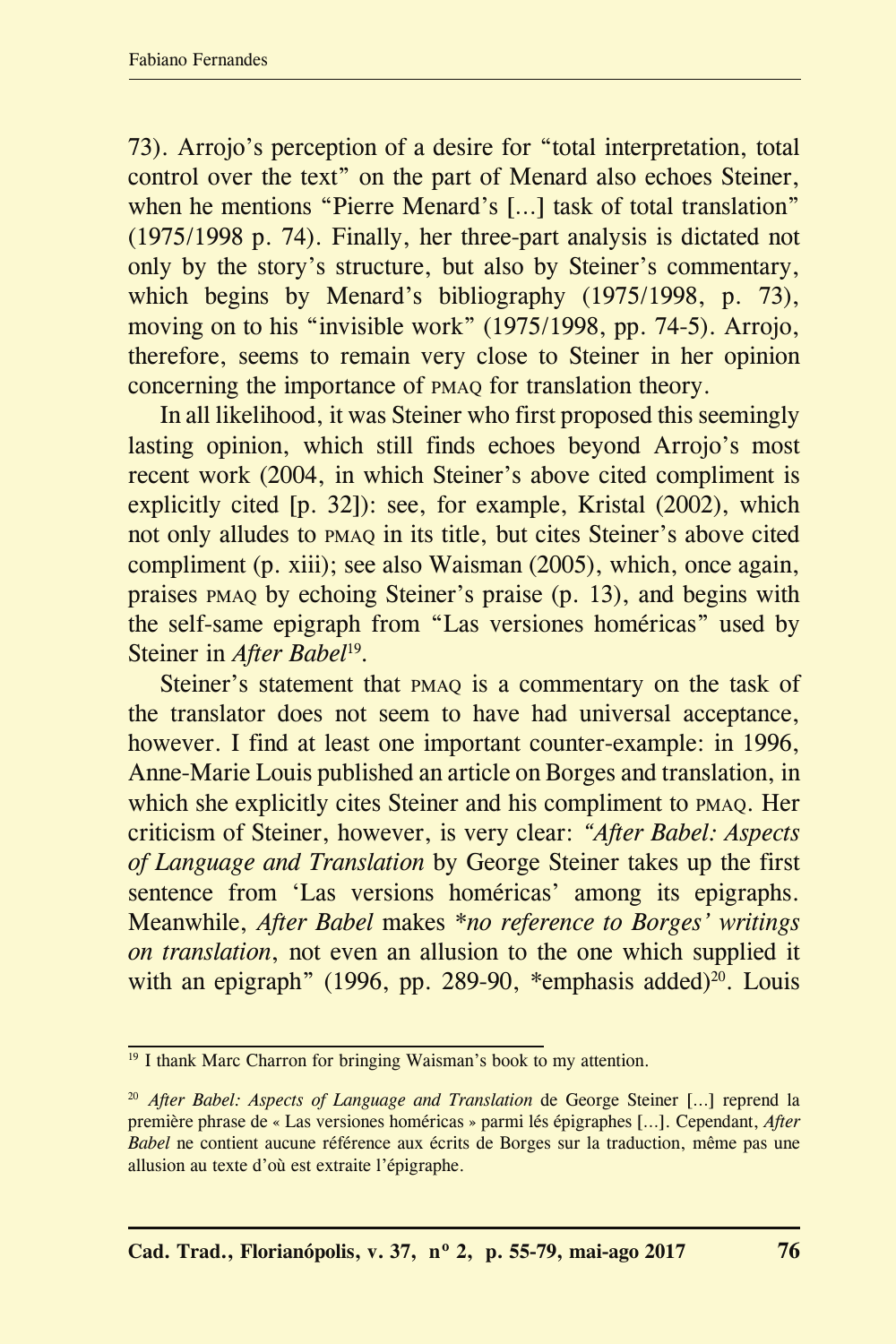centers her analysis around "Las versiones homéricas" and "Los traductores de las 1001 noches", disregarding "Las dos maneras de traducir". (Waisman will dedicate separate chapters of his book to each of these, which he calls Borges' main pieces on translation [2005 p. 12]. His commentary on pmaq will take place in a chapter called "Writing as translation", in which other texts by Borges are also discussed [pp. 97-140, esp. pp. 107-24].) It seems Louis does not consider pmaq as a text on translation.

My own analysis is, therefore, inscribed in what seems now to be a minor trend in the reception of **PMAQ** in its relation to translation, which counter Steiner's rather strong and unproven claim, as well as its impact on subsequent criticism. It is undeniable that, in truly borgesian fashion, pmaq is *now* a story about translation, after having been so abundantly read, but I find it reasonable that we should call the origins of such interpretation into question; it may now be undesirable to disprove it altogether, but I would argue for a less strong, more cautious version thereof.

# **Referências**

ARROJO, Rosemary. **Tradução, desconstrução e psicanálise**. Rio de Janeiro: Imago, 1993.

ARROJO, Rosemay. Compreender x interpretar e a questão da tradução. In: arrojo, Rosemay (org.). **O Signo desconstruído: implicações para a tradução, a leitura e o ensino**, 2.ed. Campinas: Pontes, 2003.

ARROJO, Rosemay. **Oficina de tradução: a teoria na prática**, 5. ed. São Paulo: Ática, 2007.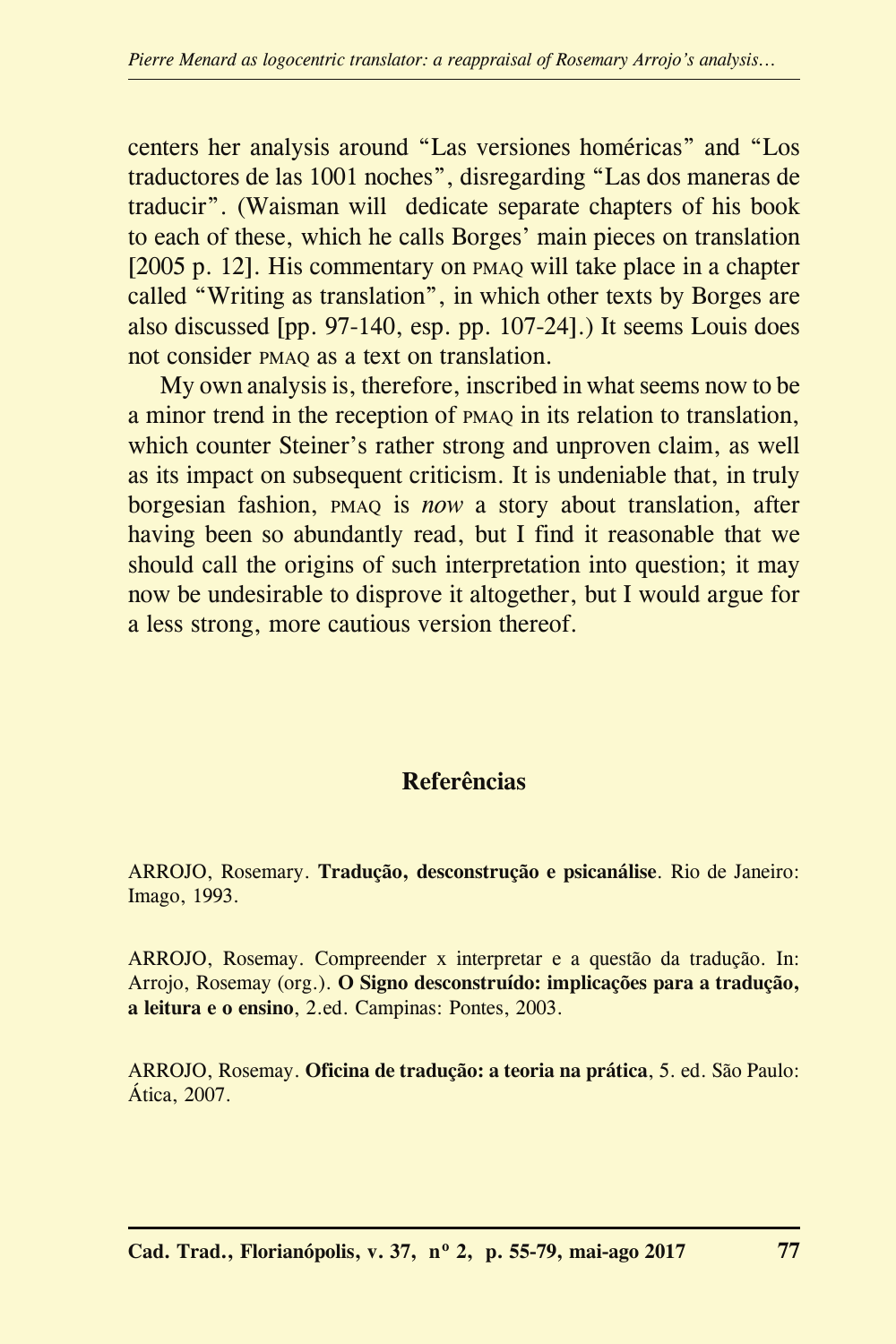ARROJO, Rosemay. Translation, Transference, and the Attraction to Otherness: Borges, Menard, Whitman. In: **Diacritics** vol.34 n.030/4, Literary into Cultural Translation. Outono-inverno, 2004. pp. 31-53.

BORGES, Jorge Luis. Pierre Menard, autor del Quijote. In: **Obras completas I: 1923-1949**, 5.ed. Barcelona: Emecé, 1996. pp. 444-50.

BRITTO, Paulo Henriques. Desconstruir pra quê? In: **Cadernos de tradução** vol.02 n.08. Florianópolis, 2001. pp. 41-50.

BÜHLER, Alex. Translation as interpretation. In: RICCARDI, Alessandra (ed.). **Translation Studies: Perspectives on an Emerging Discipline**. Cambridge University Press, 2002. pp. 56-74.

ECO, Umberto. Interpretar não é traduzir. In: **Quase a mesma coisa: experiências de tradução**. Tradução de Eliana Aguiar. Rio de Janeiro & São Paulo: Record, 2007. pp. 265-98.

GENTLZER, Edwin. **Contemporary Translation Theories**, 2.ed.rev. Clevedon, Buffalo, Toronto, Sydney: Multilingual Matters, 2001.

KRISTAL, Efraín. **Invisible work: Borges and translation**. Nashville: Vanderbilt University Press, 2002.

LOUIS, Anne-Marie. La traduction selon Jorge Luis Borges. In: **Poétique** n.107. Paris: Seuil, set/1996, pp. 289-300.

PYM, Anthony. **Exploring Translation Theories**. Londres & Nova Iorque: Routledge, 2010.

ROUND, Nicholas. Translation and its Metaphors: the  $(N+1)$  wise men and the elephant. In: **Skase Journal of Translation and Interpretation** vol.01 n.01. The Slovak Association for the Study of English & University Library of Prešov University, 2005. pp. 47-59. Available at http://www.skase.sk/Volumes/JTI01/ doc\_pdf/05.pdf.